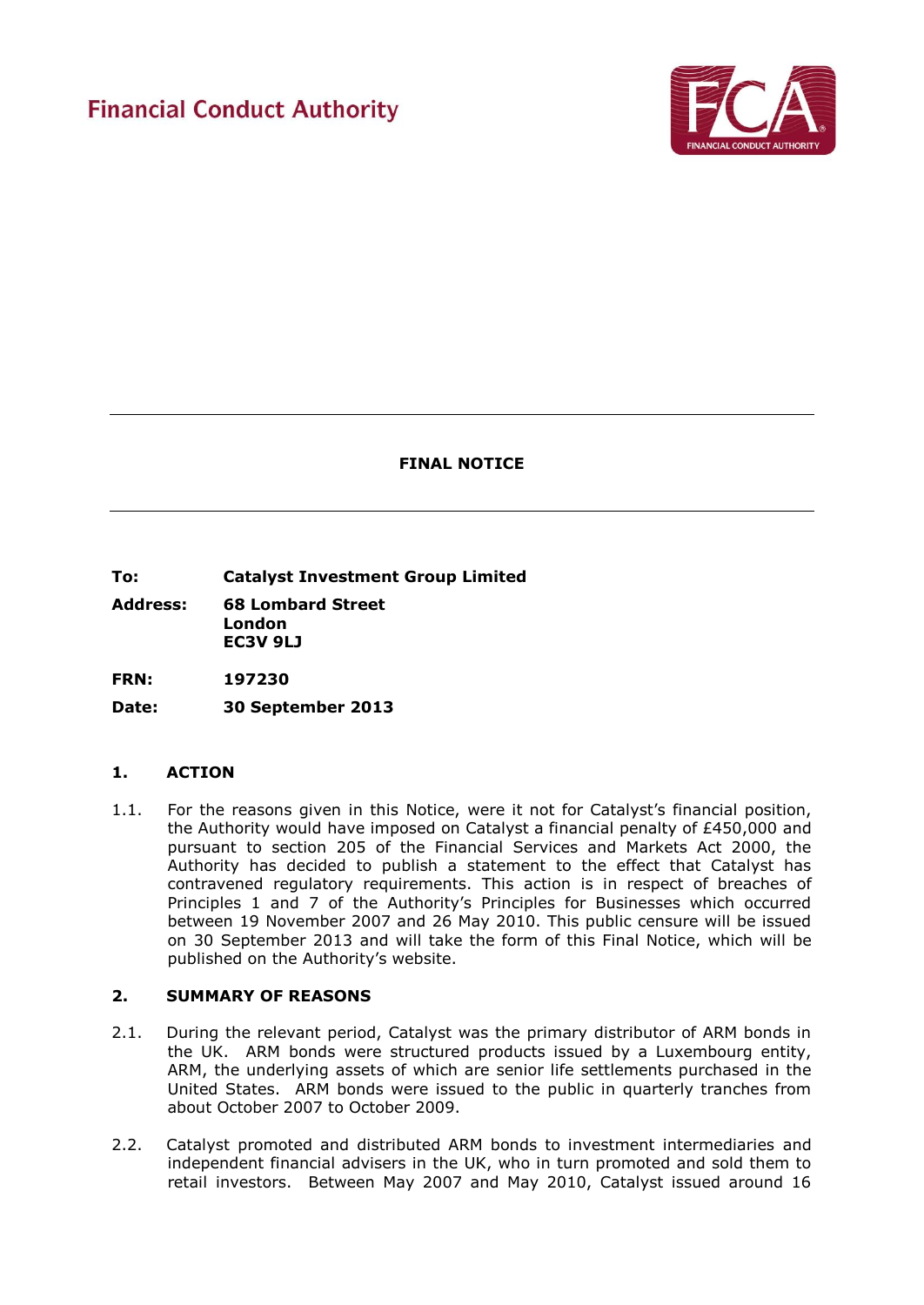financial promotions relating to the ARM bonds to IFAs, consisting of brochures promoting the ARM bonds.

- 2.3. By 19 November 2007, ARM had formed the view that, under Luxembourg law, it needed a licence from the Luxembourg financial regulator, the CSSF, to continue to issue the ARM bonds, as inter alia it fell within the CSSF's interpretation of issuing on a "continuous basis". Catalyst became aware by 19 November 2007 of this and that ARM did not have such a licence. ARM applied to the CSSF for a licence in July 2009.
- 2.4. Between July 2009 and June 2010, the CSSF made a series of requests to ARM for further information relating to its application for a licence. On 20 November 2009, the CSSF requested that ARM cease issuing bonds pending a decision on the licence application. On 29 August 2011 (after the relevant period), the CSSF, having indicated to ARM previously that it was minded to reject ARM's application, formally did so. One consequence of the refusal of a licence under Luxembourg law is that the issuer of the bonds must be liquidated.

#### *Principle 1*

- 2.5. Catalyst did not conduct its business with integrity, in breach of Principle 1, in the following respects. Between 20 November 2009 and 26 May 2010 (when the Authority issued a First Supervisory Notice requiring Catalyst to cease promoting and arranging investments in the ARM bonds), Catalyst continued to promote bonds purportedly to be issued by ARM, and to arrange for the acceptance of funds from investors, without ARM's regulatory position being clearly disclosed to investors, after it became aware on about 20 November 2009 that the CSSF had requested that ARM not issue any further bonds, pending a decision on its application for a licence. Catalyst's conduct demonstrated a reckless disregard for the interests of investors.
- 2.6. Catalyst also sent letters to IFAs in December 2009 and investors in March 2010, which presented an unfair and misleading picture of ARM's regulatory position. The letters suggested that ARM's application for a licence was voluntary and omitted to disclose the risk of liquidation of ARM if the licence was not obtained. In addition the March 2010 letter suggested that either obtaining the ARM licence or relocating to Ireland would be quick to achieve.
- 2.7. These letters were sent after Catalyst became aware in November 2009 that ARM would not be issuing bonds unless and until its licence application was approved. In sending these letters, Catalyst showed a reckless disregard for the interests of investors.

## *Principle 7*

- 2.8. Catalyst failed to pay due regard to the information needs of its customers and to communicate information to them in a way which was clear, fair and not misleading, in breach of Principle 7, in the following respects:
	- (1) Catalyst distributed misleading financial promotions to IFAs which failed to state (from 19 November 2007) Catalyst's view that ARM required a licence from the CSSF to issue bonds.
	- (2) Catalyst did not reassess or amend its financial promotions at any time from 19 November 2007 to reflect ARM's true regulatory position or the regulatory risk associated with ARM and the ARM bonds. From 20 November 2009, Catalyst knew that ARM would not issue any new bonds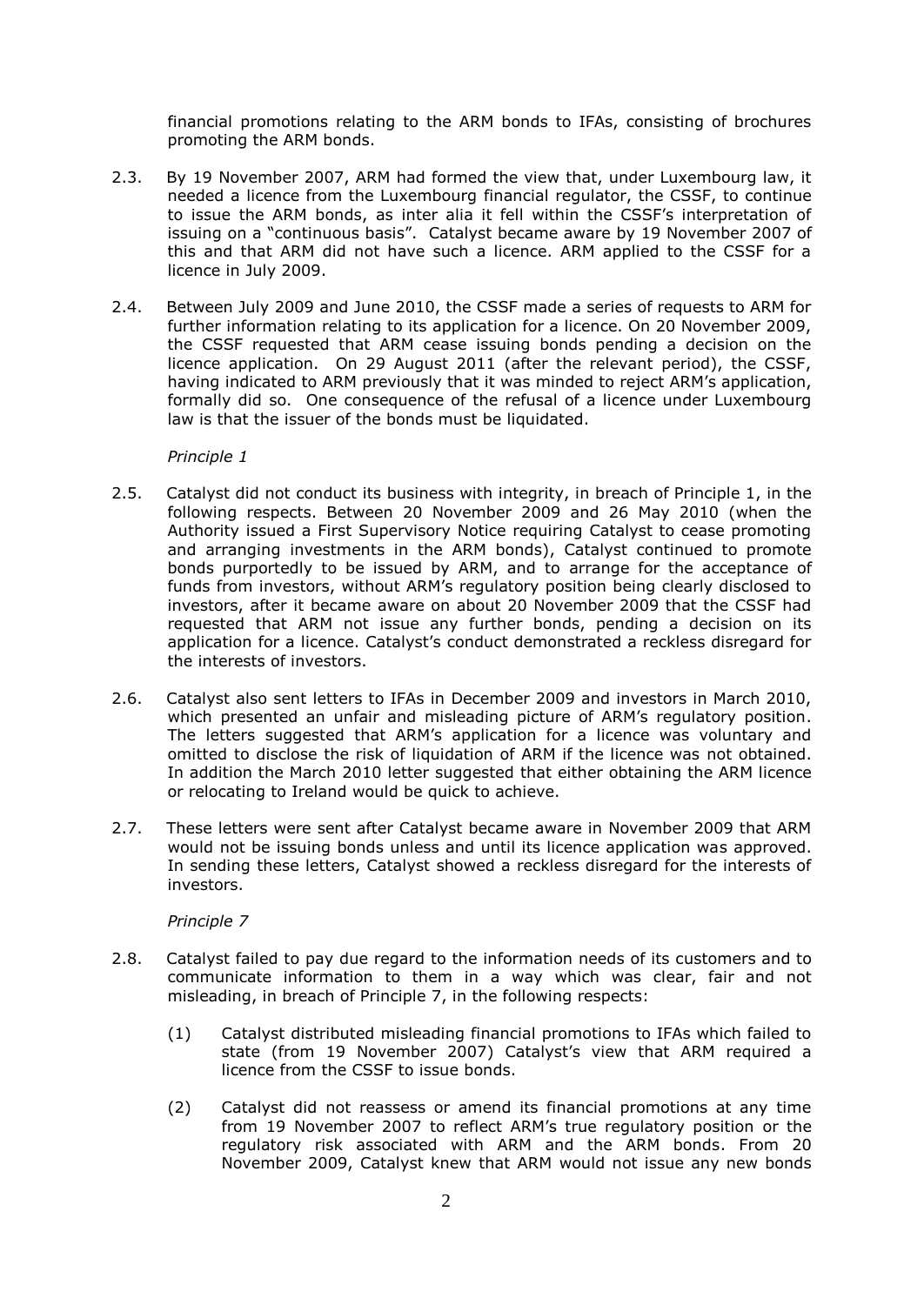unless and until the CSSF granted it a licence. Further, from 24 December 2009, Catalyst knew that one potential consequence for ARM of not obtaining a licence was liquidation. Catalyst should have reviewed all of its financial promotions to make sure that they stated these issues. Catalyst failed to do this and did not amend its financial promotions to ensure that they were clear, fair and not misleading, and gave an accurate picture of ARM's regulatory position.

- 2.9. As a result of Catalyst's breaches outlined above, investors in ARM bonds were exposed to risks of which they were not made aware, and may have suffered loss.
- 2.10. UK retail investors have invested £17.1 million in tranches 9 to 11 of the intended ARM bonds to be distributed by Catalyst. As no further bonds were issued by ARM after October 2009, and the legal ownership of the funds held by third party receiving agents is unclear, these investors are at risk of losing a significant part of their investment. The extent of any loss is currently unknown.
- 2.11. The Authority considers that the nature and seriousness of Catalyst's breaches would have warranted a financial penalty of £450,000, were it not for Catalyst's financial position. In the circumstances the Authority has decided to publish a statement to the effect that Catalyst has contravened regulatory requirements.

## **3. DEFINITIONS**

3.1. The definitions below are used in this Final Notice:

the "Act" means the Financial Services and Markets Act 2000;

"ARM" means ARM Asset Backed Securities SA;

"ARM bonds" means the ARM Capital Growth Bond and the ARM Assured Income Plan;

"ARM plc" means Assured Risk Mitigation plc;

the "Authority" means the body corporate formerly known as the Financial Services Authority and renamed on 1 April 2013 as the Financial Conduct Authority;

"Catalyst" means Catalyst Investment Group Limited, company number 04031316;

"CSSF" means the Commission de Surveillance du Secteur Financier, the Luxembourg financial regulator;

the "December 2009 letter" means the letter from Catalyst to IFAs of around 30 December 2009;

"DEPP" means the Authority's Decision Procedures and Penalties manual;

"EG" means the Authority's Enforcement Guide;

"Handbook" means the Authority's Handbook of Rules and Guidance;

"IFA" means independent financial adviser;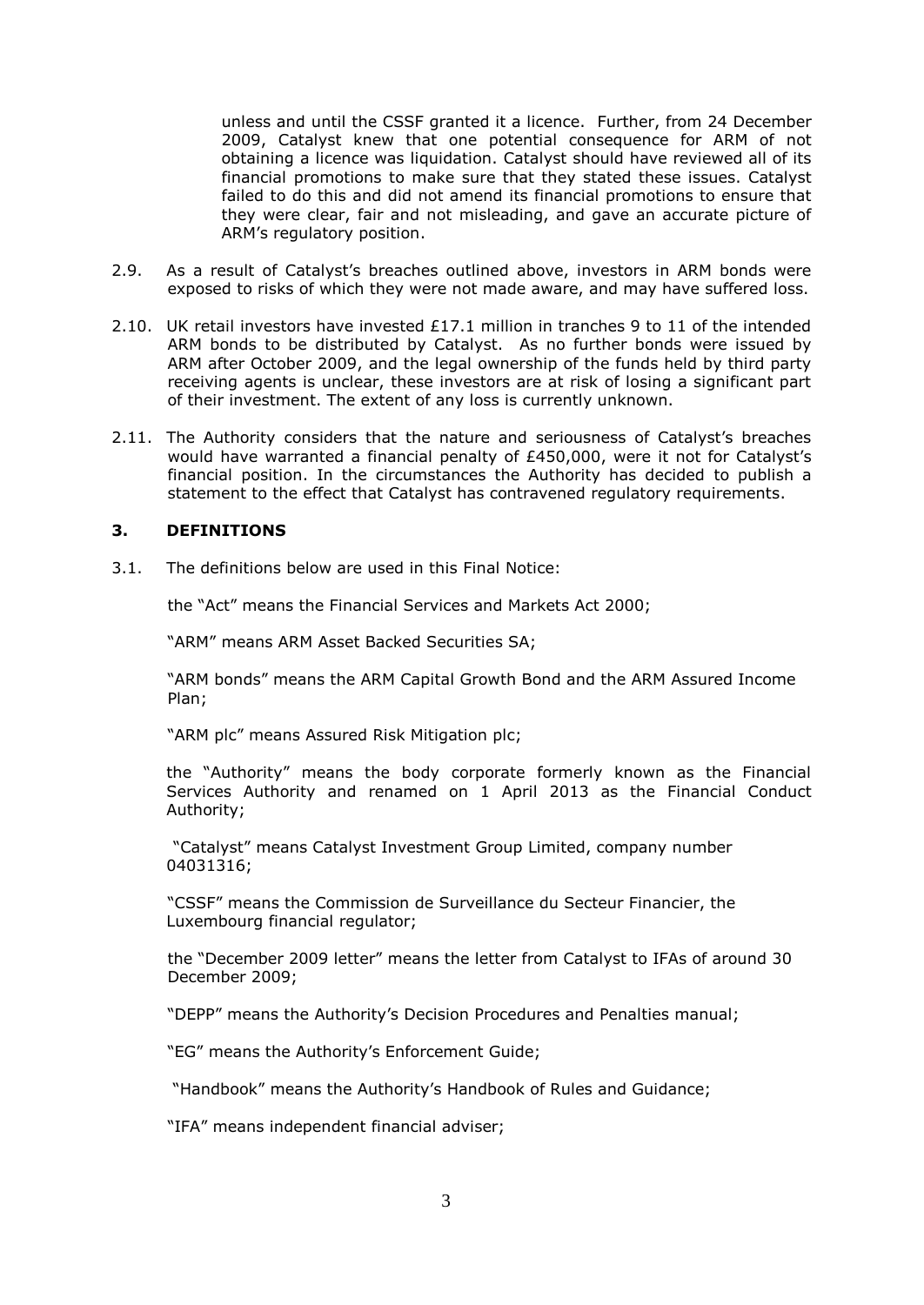the "March 2010 letter" means the letter from Catalyst to investors of around 26 March 2010;

"Principle" means one of the Principles set out in PRIN 2.1.1 R (Principles for Businesses);

"relevant period" means the period from 19 November 2007 to 26 May 2010;

"TLPI" means traded life policy investments.

#### **4. FACTS AND MATTERS**

*Background to Catalyst*

- 4.1. Catalyst was incorporated in England and Wales on 11 July 2000. It has been authorised by the Authority since 1 December 2001 to undertake regulated activities.
- 4.2. Over the relevant period, Catalyst engaged in a wide range of investment business activities, including distributing the ARM bonds into the UK market. The ARM bonds are bonds backed by TLPI; the underlying investment is in US life insurance policies.
- 4.3. ARM is a Luxembourg incorporated securitisation vehicle which at all material times has not been authorised or regulated by the Authority or any other national regulator. The ARM bonds were listed on the Irish Stock Exchange.
- 4.4. Catalyst was the primary distributor of ARM bonds in the UK, marketing them to retail investors via investment intermediaries and IFAs, who might give advice and/or facilitate sales to retail clients. Catalyst did not give advice or sell the ARM bonds directly to retail customers and was not authorised to do so.
- 4.5. Catalyst designed, approved and distributed to IFAs marketing materials and information about the ARM bonds, in the form of financial promotions. Many of these financial promotions were designed to be passed to prospective retail investors and used to inform the IFAs in order to provide advice to their customers.
- 4.6. Timothy Roberts has been a director and the principal shareholder of Catalyst from 30 September 2005. Mr Roberts has also been a director of ARM from 12 March 2007 onwards.

*Traded life policy investments and the ARM bonds*

- 4.7. TLPI are products whose underlying investment is in life insurance policies, of which the insureds are typically US citizens. The investor purchases a life insurance policy from the insured person for a lump sum. The investor pays the premiums on the policy for the remainder of the insured's lifetime, and benefits from the insurance payout on the death of the insured.
- 4.8. TLPI are complex and high risk investments that the Authority considers as being unsuitable for the mass retail market. Certain of the risks were noted in the materials produced by Catalyst. For example, the ARM brochures state "*Participation in the [ARM bond] may involve substantial risks and is suitable only for investors who have the knowledge and experience in financial and business matters necessary to enable them to evaluate the risks, tax implications and merits of such an investment*". The brochures listed, among the potential risks of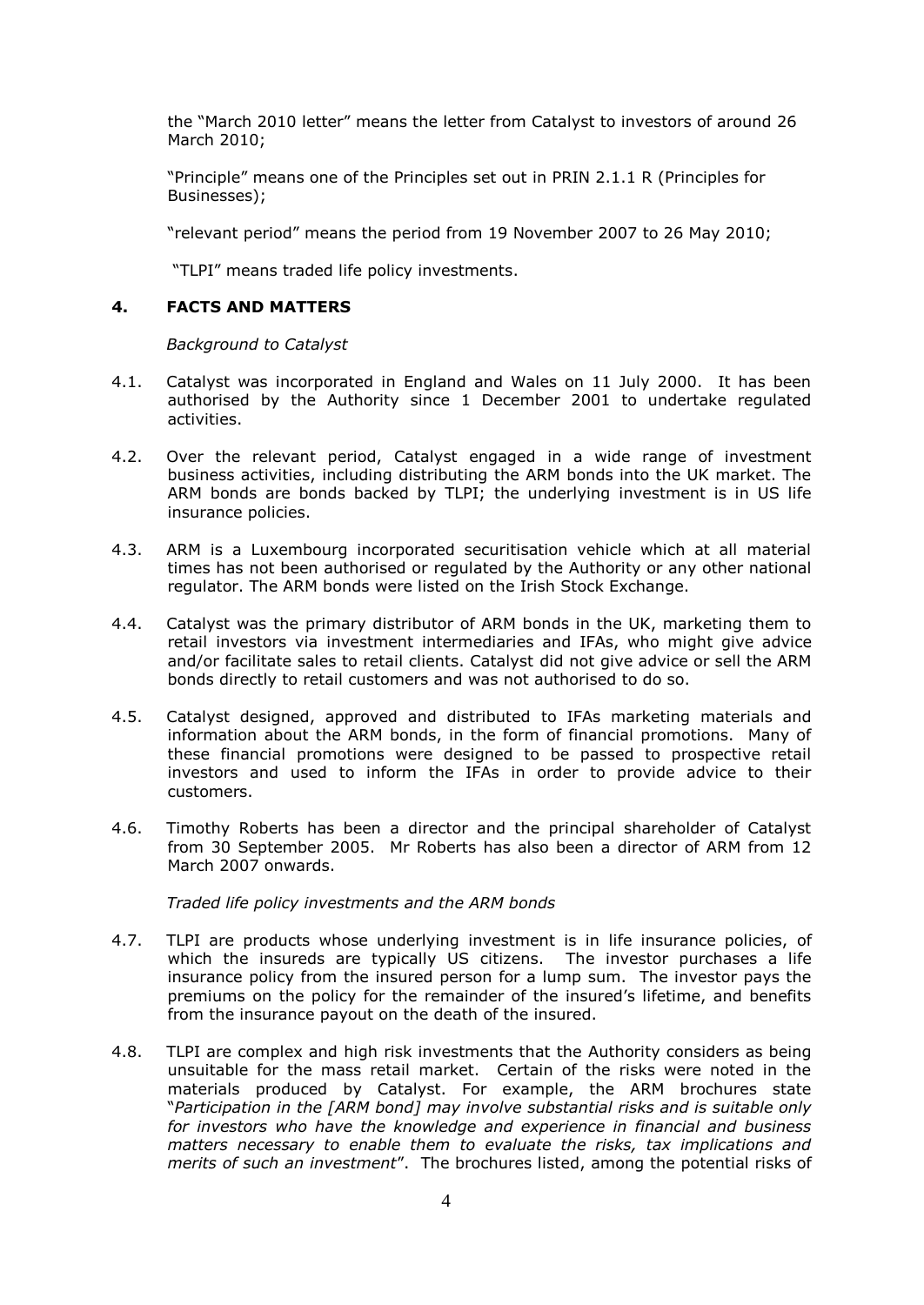the product: the limited resources of the issuer; limited liquidity and an illiquid market for life insurance policies; the fact that ARM is not regulated; the fact that there had been no independent investigation into the assets backing the ARM bonds; and foreign exchange risk.

- 4.9. Between 2007 and 2010, ARM offered two types of TLPI bonds, the ARM Capital Growth Bond and the ARM Assured Income Plan, the latter paying regular interest to investors. Funds raised by the bonds were used to purchase TLPI policies. ARM transferred funds raised by the bond issue to a US trust based in Delaware to purchase life insurance policies of insured persons over 65 years old with a life expectancy of between three and 15 years. The policies are held and owned by the US trust.
- 4.10. The policy issuers (insurers) were required by contract to pay all maturity or sales proceeds of the policies held by the US trust to a "cash entitlement account" controlled by ARM on behalf of the bondholders.
- 4.11. ARM issued the bonds in tranches. A tranche would open for investment three months before bonds were issued. The tranche would close at the end of the three month period, and the bonds for that tranche would be issued to all those who had invested. The next tranche would then open for investment.
- 4.12. ARM bonds were issued to the public in quarterly tranches (tranches 1 to 8) from about October 2007 to October 2009.
- 4.13. Catalyst promoted tranches 9 to 11 to IFAs, and arranged for or effected the transfer of funds to the receiving agents pending the issue of tranches 9 to 11 from 1 October 2009 onwards, but the bonds for those tranches were never issued by ARM for the reasons set out below.
- 4.14. A total of £17.1 million was invested by UK retail consumers, and a further £1.2 million, US\$1.3 million and  $\epsilon$ 1.9 million was invested outside the UK, in tranches 9 to 11, even though no ARM bonds were issued for these tranches. The majority of these funds is still held in the accounts of the receiving agents, though some of the tranche 9 funds were sent to ARM and subsequently dispersed (including by making interest payments to investors in tranches 9 to 11 of £2 million).

*Interaction with the Luxembourg financial regulator*

- 4.15. Luxembourg law provides that securitisation undertakings which issue securities to the public on a continuous basis must be licensed by the Luxembourg financial regulator, the CSSF. One consequence of the CSSF refusing a securitisation undertaking's application for a licence is the liquidation of that firm.
- 4.16. ARM had formed the view by 19 November 2007 that it needed a licence from the CSSF to continue to issue bonds as it fell within the CSSF's interpretation of the definition of securitisation undertaking, inter alia because it issued bonds more than three times per year. Catalyst had this knowledge through Mr Roberts, Catalyst's controlling mind.
- 4.17. On that date, ARM engaged lawyers to apply to the CSSF for a licence, but no progress appears to have been made. On 9 July 2009, the CSSF wrote to ARM requesting it provide information to enable the CSSF to assess whether ARM's activities required a licence. ARM responded on 16 July 2009 that it believed its activities did need a licence from the CSSF, as it issued bonds to the public on a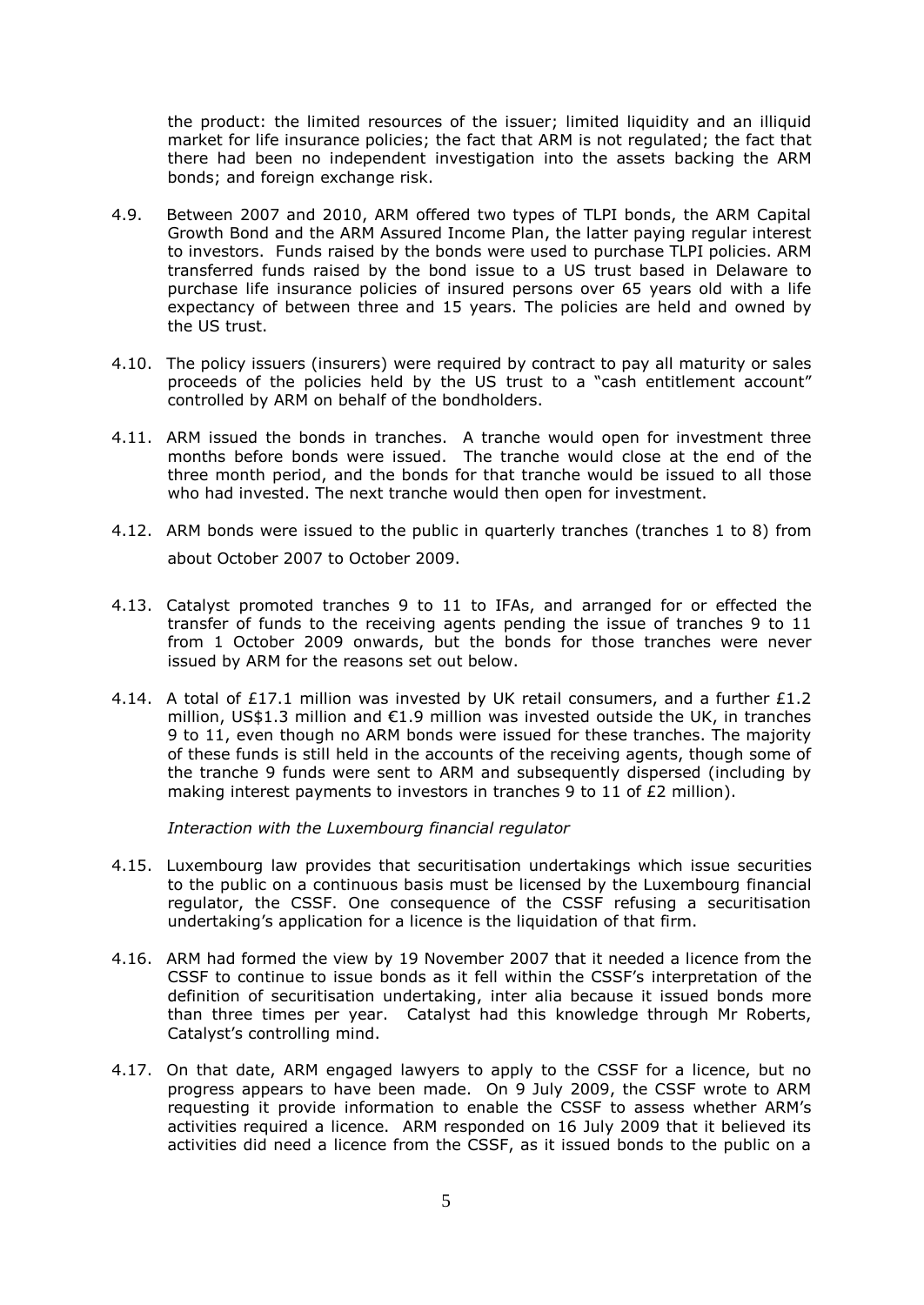continuous basis. On 23 July 2009, ARM belatedly submitted an application for a licence to the CSSF.

- 4.18. From this date, the CSSF made several requests for information to ARM about its business model and particularly the risks to investors posed by the bonds and the asset class.
- 4.19. On 1 October 2009 ARM issued the bonds which underlay tranche 8. It then opened tranche 9 for investment. On 20 November 2009, ARM was requested by the CSSF not to issue any more bonds, pending a decision from the CSSF on ARM's application for a licence.
- 4.20. Between 1 October 2009 (the date of issue of the last tranche of ARM bonds) and 26 May 2010 (when the Authority issued a First Supervisory Notice requiring Catalyst to cease promoting and arranging investments into ARM bonds), Catalyst arranged or effected the remittance of £17.1 million of UK investors' funds for intended tranches 9 to 11 of the ARM bonds.
- 4.21. By 24 December 2009, Catalyst became aware that one potential consequence of ARM failing to obtain a licence was ARM's liquidation.
- 4.22. On 9 June 2010, Catalyst notified the Authority that ARM had learned that the CSSF was minded to refuse its application for a licence but to allow ARM to transfer its operations to another jurisdiction, rather than issue a formal refusal.

*Potential transfer of ARM's operations to Ireland*

- 4.23. In early 2010, ARM decided to explore transferring its operations to Ireland, in parallel with continuing to seek a licence in Luxembourg. In January 2010, lawyers were instructed in Ireland to set up a "section 110 company" (that is, a company falling within the definition of section 110 of the Irish Taxes and Consolidation Act 1997) for this purpose. A section 110 company would normally be exempt from any requirement to be authorised by the Irish financial regulator in order to issue bonds. However, the section 110 company would still require approval from the Irish financial regulator for its prospectus and other aspects of its operation.
- 4.24. ARM plc was incorporated in Ireland and was intended to take over ARM's contracts with its various counterparties. The plan was for ARM's existing bondholders to exchange their ARM bonds for identical bonds to be issued by ARM.
- 4.25. By the end of the relevant period, ARM's operations had not been transferred to Ireland and this has not since been achieved. Trading in ARM securities was suspended and, on 29 August 2011, the CSSF issued its decision refusing ARM a licence. ARM has appealed that decision.
- 4.26. The position of investors is unclear: the pending investors in tranches 9 to 11 risk losing some or all of their investment, pending a decision on legal ownership of the funds. The position of the investors in tranches 1 to 8 is also unclear. They may lose some or all of their investment. None of the investors is currently receiving interest.

## *Financial promotions*

4.27. At all material times since November 2007, the marketing brochures for ARM bonds issued by ARM and approved by Catalyst included the following statement: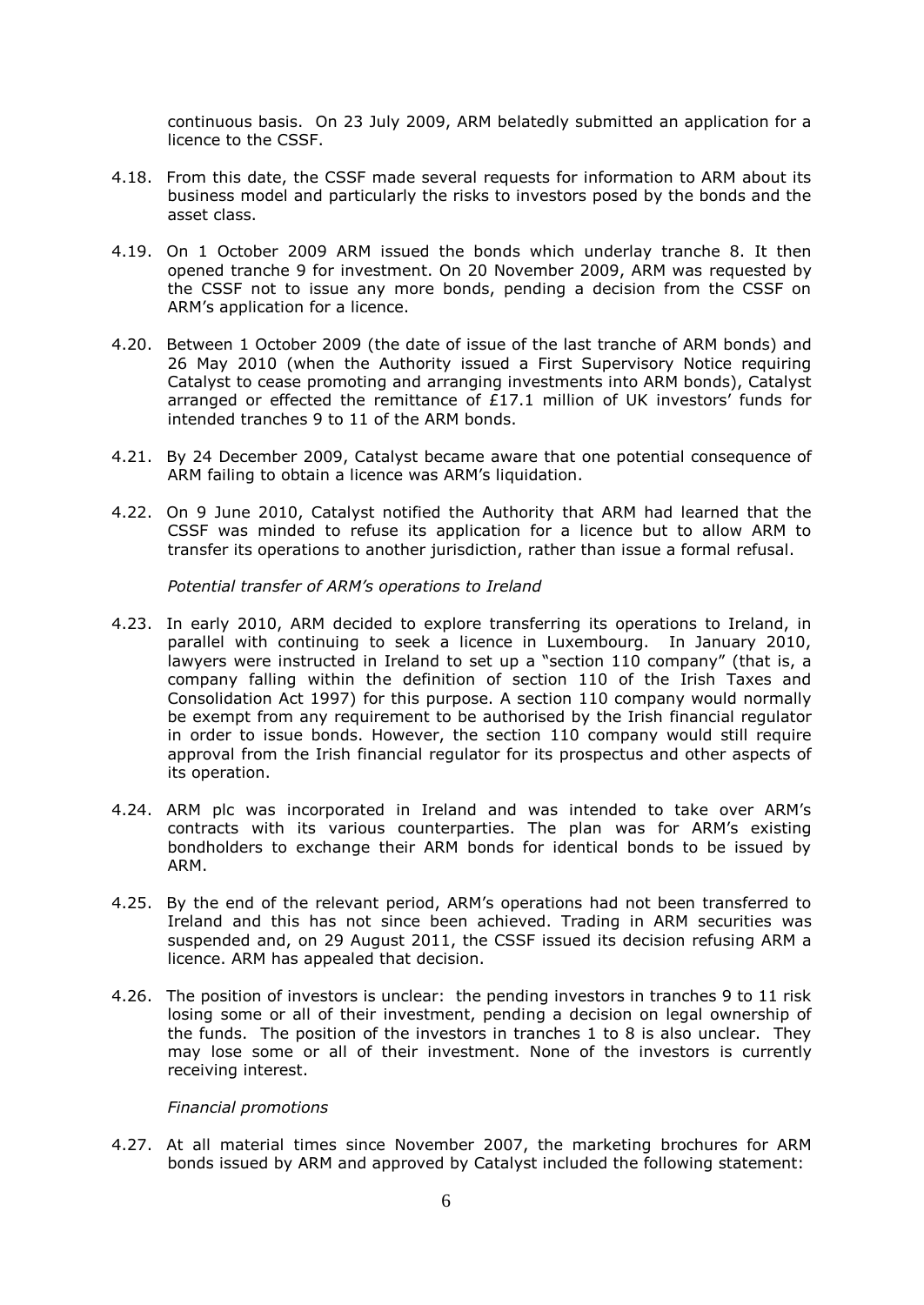*"ARM is not regulated by the Financial Services Authority or any other regulator. This means that compensation will not be available from the Financial Services Compensation Scheme ("FSCS") if ARM is unable to meet its liabilities on the [bond] and you will not be able to refer a complaint against ARM to the Financial Ombudsman Service."*

4.28. This statement was correct but it was incomplete. At all times the brochures omitted to mention the full regulatory position: that ARM did not have a licence from the CSSF, but considered that it required one. The financial promotions issued after 20 November 2009 also did not state that ARM would not issue further bonds until its licence application had been successfully determined. Further, the financial promotions issued after 24 December 2009 did not disclose that one potential consequence for ARM (and investors) of not obtaining a licence was that ARM would be liquidated. In the circumstances the financial promotions were not clear, fair and not misleading, and gave an inaccurate picture of ARM's regulatory position.

*Letters from Catalyst to IFAs and investors*

4.29. On or about 30 December 2009, Catalyst wrote a letter to all IFAs who had sold the ARM bonds to customers. The December 2009 letter stated that:

> "*We are pleased to advise you that in order to offer investors further reassurance in this current climate, ARM... has made the decision to apply for authorisation from the…CSSF... Luxembourg's equivalent to the FSA in the UK* …

> *This process is in its final stages…The next issue date will be sometime before the 31st March 2010 although it is expected to be 1st February 2010*."

- 4.30. The December 2009 letter did not state that ARM was required to have a licence from the CSSF, nor the potential consequences should it fail to obtain one, which included the liquidation of ARM. It gave a latest date for the next issue of ARM bonds although ARM and Catalyst could not be certain whether or when further bonds could be issued.
- 4.31. On 26 March 2010, Catalyst wrote to investors in tranches 9 to 11 of the ARM bonds. The March 2010 letter informed investors of the interest which would be paid into their account for the preceding quarter. It went on to state:

"*ARM is in the process of making some changes to its corporate structure which ARM believes will be in the best interests of the bondholders. As you are aware, the ARM Programme is listed on the Irish Stock Exchange and we are instructed that the ARM Board believes that it is advantageous for ARM to be either regulated in Luxembourg or have the issuer domiciled in Ireland, under the same organisation. ARM will initiate its next issue once these changes have been completed. We have been advised by ARM that it anticipates that this will take place shortly.*"

4.32. The March 2010 letter suggested that obtaining authorisation in Luxembourg was voluntary and did not state Catalyst's view that ARM required a licence from the CSSF in order to issue bonds in Luxembourg, nor the potential consequences for ARM should it fail to obtain one. It also suggested that the possible alternative of domicile in Ireland would be merely "advantageous", when in fact it was considered essential in order to avoid the potential risk of ARM being liquidated in the event that the CSSF was not prepared to grant a licence in Luxembourg.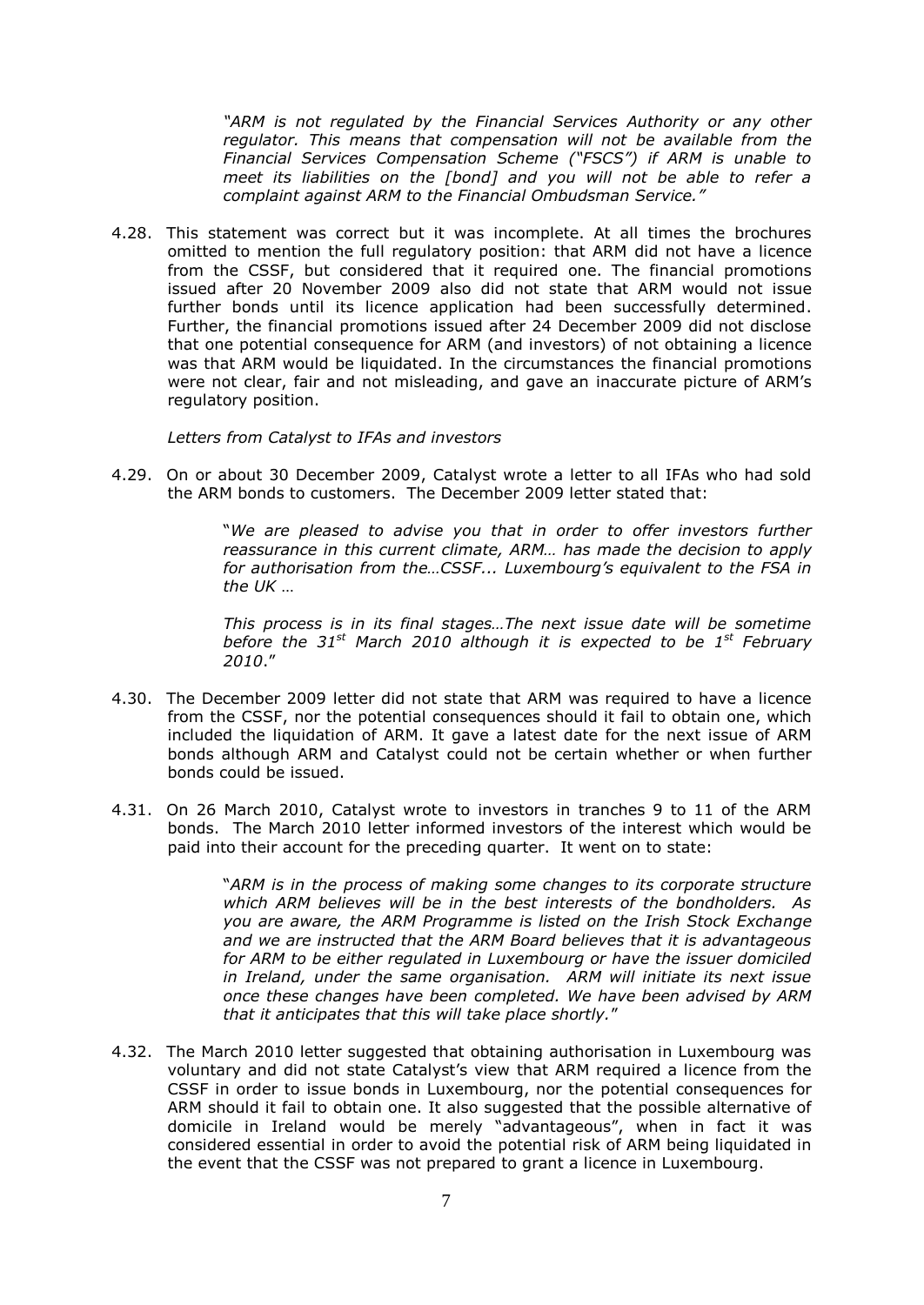## **5. FAILINGS**

5.1. The statutory and regulatory provisions and policy relevant to this Final Notice are referred to in Annex A.

## *Principle 1*

- 5.2. Catalyst did not conduct its business with integrity, in breach of Principle 1, in the following respects. Between 20 November 2009 and 26 May 2010, Catalyst continued to promote bonds purportedly to be issued by ARM, and to arrange for ARM to receive funds from investors for tranches 9 to 11, without ARM's regulatory position being clearly disclosed to investors, when it knew that ARM would not be issuing further bonds, pending the outcome of its application to the CSSF for a licence. This behaviour showed a reckless disregard for the interests of investors.
- 5.3. Catalyst also sent letters to IFAs in December 2009 and investors in March 2010 which presented an unfair and misleading picture of ARM's regulatory position. The December 2009 letter sent to IFAs explained that ARM had applied to the CSSF for a licence, and that the next ARM bond issue would be delayed until this had been approved, but that any investors' applications for a planned ARM bond issue on 1 January 2010 would still be valid for the delayed issue date. The December 2009 letter was misleading as it implied that ARM's application for a licence was voluntary rather than mandatory and by omitting to disclose the risk of liquidation of ARM if the licence was not obtained.
- 5.4. The December 2009 letter was sent after Catalyst became aware on 20 November 2009 that ARM would not be issuing bonds unless and until its licence application was approved. It did not mention that the CSSF had requested ARM to cease issuing bonds, and stated that the next issue had merely been delayed by agreement between ARM and the CSSF. As such, it did not give a clear, fair and not misleading picture of ARM's regulatory position and the risks of investing.
- 5.5. The March 2010 letter stated that it was "advantageous" for ARM to be regulated. Like the December 2009 letter, the March 2010 letter was misleading in that it did not set out Catalyst's view of the true regulatory position, namely that ARM was required under Luxembourg law to be authorised in order to issue the ARM bonds, nor did it refer to the potential consequences of its application for authorisation being unsuccessful. It also gave the impression that obtaining a licence or the alternative of a transfer to Ireland would be quick to accomplish and would inevitably succeed, which was not the case. As such, the March 2010 letter did not give a clear, fair and not misleading picture of ARM's regulatory position and the risks of investing.
- 5.6. In sending these letters, Catalyst showed a reckless disregard for the interests of investors.

# *Principle 7*

5.7. Catalyst failed to pay due regard to the information needs of its customers and to communicate information to them in a way which was clear, fair and not misleading, in breach of Principle 7.

## *Financial promotions*

5.8. Catalyst distributed misleading financial promotions, in that it failed accurately to state ARM's regulatory position and the regulatory risk associated with ARM and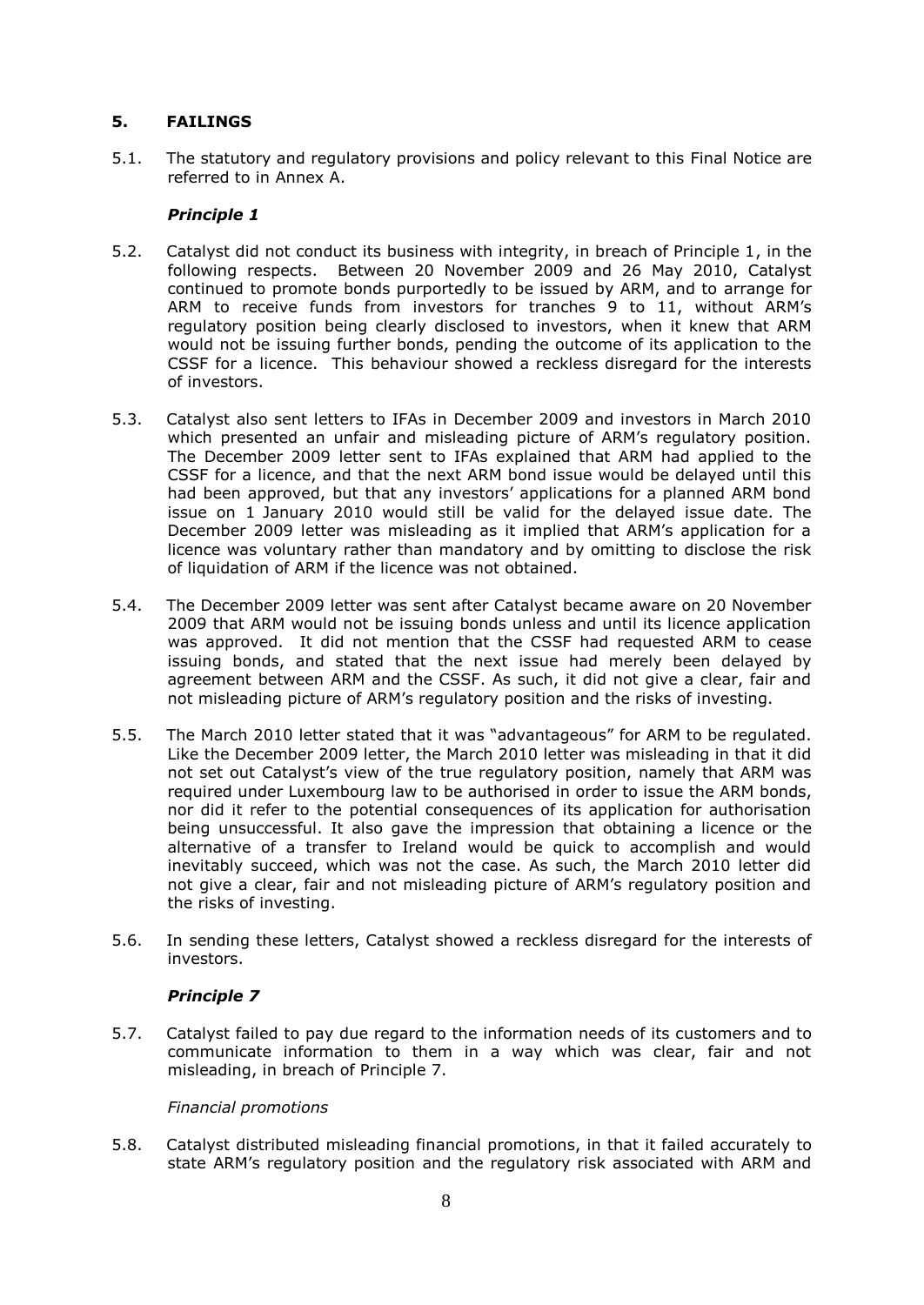the ARM bonds, in any of the financial promotions it issued from 19 November 2007 onwards.

- 5.9. The Authority considers that Catalyst should have amended its financial promotions to disclose this fact on learning that ARM took the view that it required a licence from the CSSF but did not have one. It did not do so.
- 5.10. From 20 November 2009, Catalyst knew that ARM would not issue any new bonds unless and until the CSSF granted it a licence. Further, from 24 December 2009, Catalyst knew that one potential consequence for ARM of failing to obtain a licence was liquidation. Catalyst should have reviewed all of its financial promotions to make sure that they stated these issues. Catalyst failed to do this and did not amend its financial promotions to ensure that they were clear, fair and not misleading, and gave an accurate picture of ARM's regulatory position.

## **6. SANCTION**

- 6.1. The Authority's policy in relation to the imposition of a financial penalty or public censure is set out in Chapter 6 of DEPP which forms part of the Authority's Handbook. The regulatory provisions governing the determination of financial penalties changed on 6 March 2010, and the Authority has had regard to the fact that part of Catalyst's misconduct occurred after the new provisions came into force. However, as the majority of Catalyst's misconduct occurred before that change, the Authority has applied the penalty regime as set out in DEPP that was in place up to 5 March 2010. All references to DEPP in this section are references to the version that was in force up to and including 5 March 2010. The relevant provisions are set out in detail in Annex A.
- 6.2. The Authority has also had regard to the provisions of Chapter 7 of EG.
- 6.3. In determining whether a financial penalty is appropriate, the Authority is required to consider all the relevant circumstances of the case. DEPP 6.5.2G sets out a non-exhaustive list of factors which may be relevant to determining the appropriate level of financial penalty. The Authority considers that the following factors are particularly relevant in this case.

## **Deterrence: DEPP 6.5.2G(1)**

6.4. When determining the level of penalty, the Authority has regard to the principal purpose for which it imposes sanctions, namely to promote high standards of regulatory and market conduct by deterring persons who have committed breaches from committing further breaches and helping to deter other persons from committing similar breaches, as well as demonstrating generally the benefits of compliant business.

## **The nature, seriousness and impact of the breach in question: DEPP 6.5.2G(2)**

- 6.5. The Authority has had regard to the seriousness of the breaches, the duration of the breaches and the risk of loss to consumers. The Authority considers Catalyst's breaches to be serious particularly in light of the risk of consumer loss occasioned by the breaches and the length of time over which the breaches occurred.
- 6.6. The Authority notes that Catalyst had adequate systems and controls in place for approving financial promotions but that these did not work in this case as they were not implemented appropriately.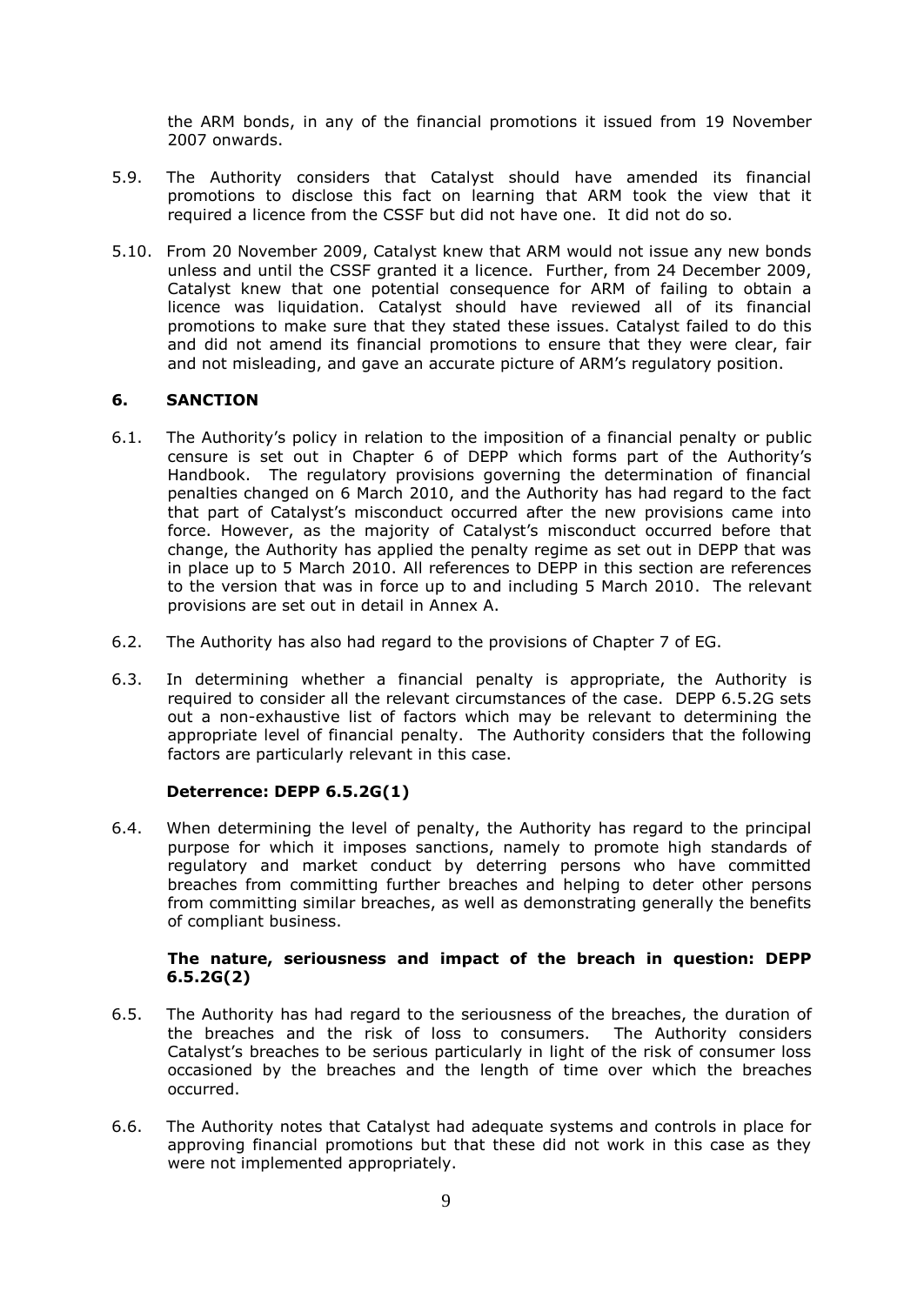## **The extent to which the breach was deliberate or reckless: DEPP 6.5.2G(3)**

6.7. The Authority considers that Catalyst's decision to continue promoting the ARM bonds and arranging the acceptance of investors' funds, even after ARM had been requested by the CSSF to cease issuing bonds, without ARM's regulatory position being clearly disclosed to investors, was reckless in that it disregarded the interests of investors. This put investors' money at risk. Catalyst was also reckless in sending misleading letters to IFAs in December 2009 and to investors in March 2010.

#### **The size, financial resources and other circumstances of the person on whom the penalty is to be imposed: DEPP 6.5.2G(5)**

- 6.8. Catalyst made a gross profit of £4,679,295 in 2009 and £3,749,133 in 2010 as a result of promoting ARM investments.
- 6.9. In relation to its current circumstances, Catalyst has provided verifiable evidence it would suffer serious financial hardship if a financial penalty were imposed.

## **The amount of benefit gained or loss avoided: DEPP 6.5.2G(6)**

6.10. Catalyst received significant benefits as a result of its breaches. Catalyst earned approximately £4.68 million gross profit in the year ending 31 December 2009, and £3.75 million gross profit in the year ending 31 December 2010, through commission on the ARM bonds and a monthly service charge received from ARM.

#### **Conduct following the breach: DEPP: 6.5.2G(8)**

6.11. Catalyst did not take steps of its own initiative to mitigate the risks posed to customers, once it became aware of the Authority's concerns about its conduct. Specifically, on 9 April 2010 the Authority requested Catalyst to voluntarily vary its Part IV permission to cease promoting ARM bonds to customers, pending the CSSF's decision on whether to grant ARM a licence. Catalyst refused to do so and continued to promote the ARM bonds until the Authority used its own initiative powers to prevent this.

## **Disciplinary record and compliance history: DEPP 6.5.2G(9)**

- 6.12. The Authority has taken account of Catalyst's previous disciplinary record and general compliance history. In particular, in May 2010 the Authority used its own initiative powers to vary Catalyst's Part IV permission to prevent it from continuing to market ARM bonds and require it to contact investors giving full disclosure of ARM's regulatory position.
- 6.13. In addition, in May 2006 Catalyst received a private warning from the Authority relating to concerns that Catalyst had breached financial promotions rules.

## **Other action taken by the Authority: DEPP 6.5.2G(10)**

- 6.14. In determining the appropriate level of financial penalty, the Authority has taken into account penalties imposed on other authorised firms for similar behaviour.
- 6.15. Having considered all the circumstances set out above, the Authority considers that £450,000 would be the appropriate financial penalty to impose on Catalyst.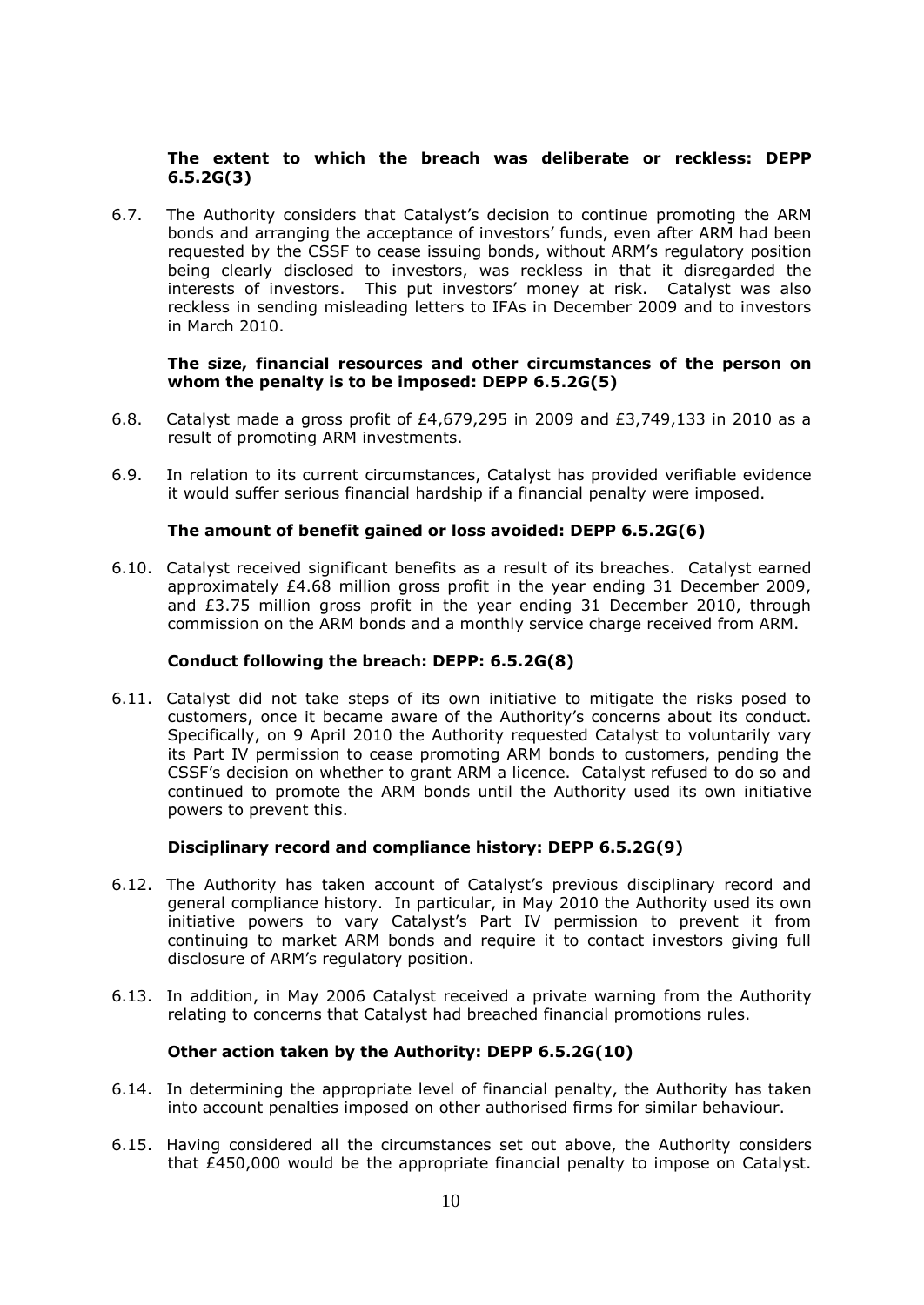However, taking into account Catalyst's financial position, the Authority has decided to publish a statement that Catalyst has contravened regulatory requirements.

# **7. REPRESENTATIONS**

- 7.1. Annex B contains a brief summary of the key representations made by:
	- (1) Catalyst; and

(2) ARM, a third party identified in the reasons set out in this Notice, and to whom in the opinion of the Authority the matter is prejudicial;

and how they have been dealt with. In making the decision which gave rise to the obligation to give this Notice, the Authority has taken into account all of the representations made by Catalyst and ARM, whether or not set out in Annex B.

## **8. PROCEDURAL MATTERS**

## **Decision maker**

- 8.1. The decision which gave rise to the obligation to give this Notice was made by the Regulatory Decisions Committee.
- 8.2. This Final Notice is given under and in accordance with section 390 of the Act.

## **Publicity**

- 8.3. Sections 391(4), 391(6) and 391(7) of the Act apply to the publication of information about the matter to which this notice relates. Under those provisions, the Authority must publish such information about the matter to which this notice relates as the Authority considers appropriate. The information may be published in such a manner as the Authority considers appropriate. However, the Authority may not publish information if such publication would, in the opinion of the Authority, be unfair to you or prejudicial to the interests of consumers or detrimental to the stability of the UK financial system.
- 8.4. The Authority intends to publish such information about the matter to which this Final Notice relates it considers appropriate.

## **Contacts**

8.5. For more information concerning this matter generally, contact Anne Pike at the Financial Conduct Authority (direct line: 020 7066 8856 or by e-mail anne.pike@fca.org.uk).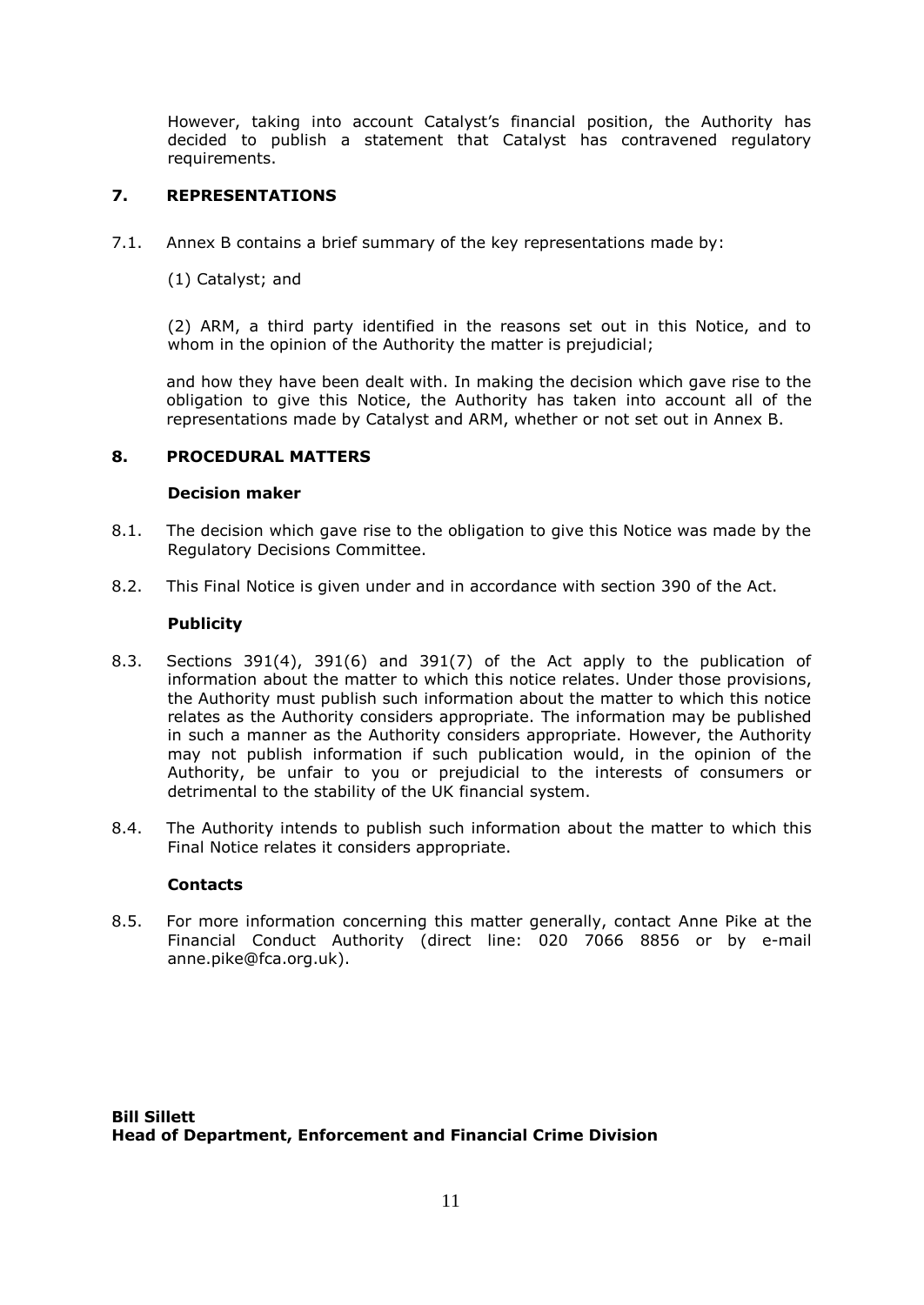## **Annex A**

## **Relevant regulatory provisions**

## **1. The Act**

- 1.1. The Authority's operational objectives are set out in section 1B of the Act and include securing an appropriate degree of protection for consumers.
- 1.2. If the Authority considers that an authorised person has contravened a requirement imposed on him by or under the Act, the Authority has the power, pursuant to sections 205 and 206 of the Act, to publish a statement to that effect or to impose a financial penalty of such amount as it considers appropriate.

## **2. The Principles**

- 2.1. The Authority has published Principles which apply either in whole, or in part, to all authorised firms. The Principles are a general statement of the fundamental obligations of firms under the regulatory system and reflect the Authority's regulatory objectives. A firm may be liable to disciplinary sanction where it is in breach of the Principles.
- 2.2. The Principles relevant to this matter (as at the relevant time) are:
	- (1) Principle  $1 a$  firm must conduct its business with integrity; and
	- (2) Principle 7 a firm must pay due regard to the information needs of its clients, and communicate information to them in a way which is clear, fair and not misleading.

## **3. Relevant Handbook provisions**

- 3.1. Guidance on the Authority's approach to penalties and public censures is set out in DEPP. DEPP came into effect on 28 August 2007.
- 3.2. The Authority's policy on the imposition and amount of penalties that applied for misconduct is set out in Chapter 6 of DEPP. DEPP is being applied as it stood prior to 6 March 2010 for the reasons set out in the body of this Notice. All references to DEPP in this section are references to the version that was in force up to and including 5 March 2010.
- 3.3. DEPP 6.1.2G provides that the principal purpose of imposing a financial penalty or public censure is to promote high standards of regulatory and/or market conduct by deterring persons who have committed breaches from committing further breaches, helping to deter other persons from committing similar breaches, and demonstrating generally the benefits of compliant behaviour. Financial penalties are therefore tools that the Authority may employ to help it to achieve its regulatory objectives.

## *Financial penalty*

3.4. DEPP 6.5.1G(1) provides that the Authority will consider all the relevant circumstances of a case when it determines the level of financial penalty (if any) that is appropriate and in proportion to the breach concerned.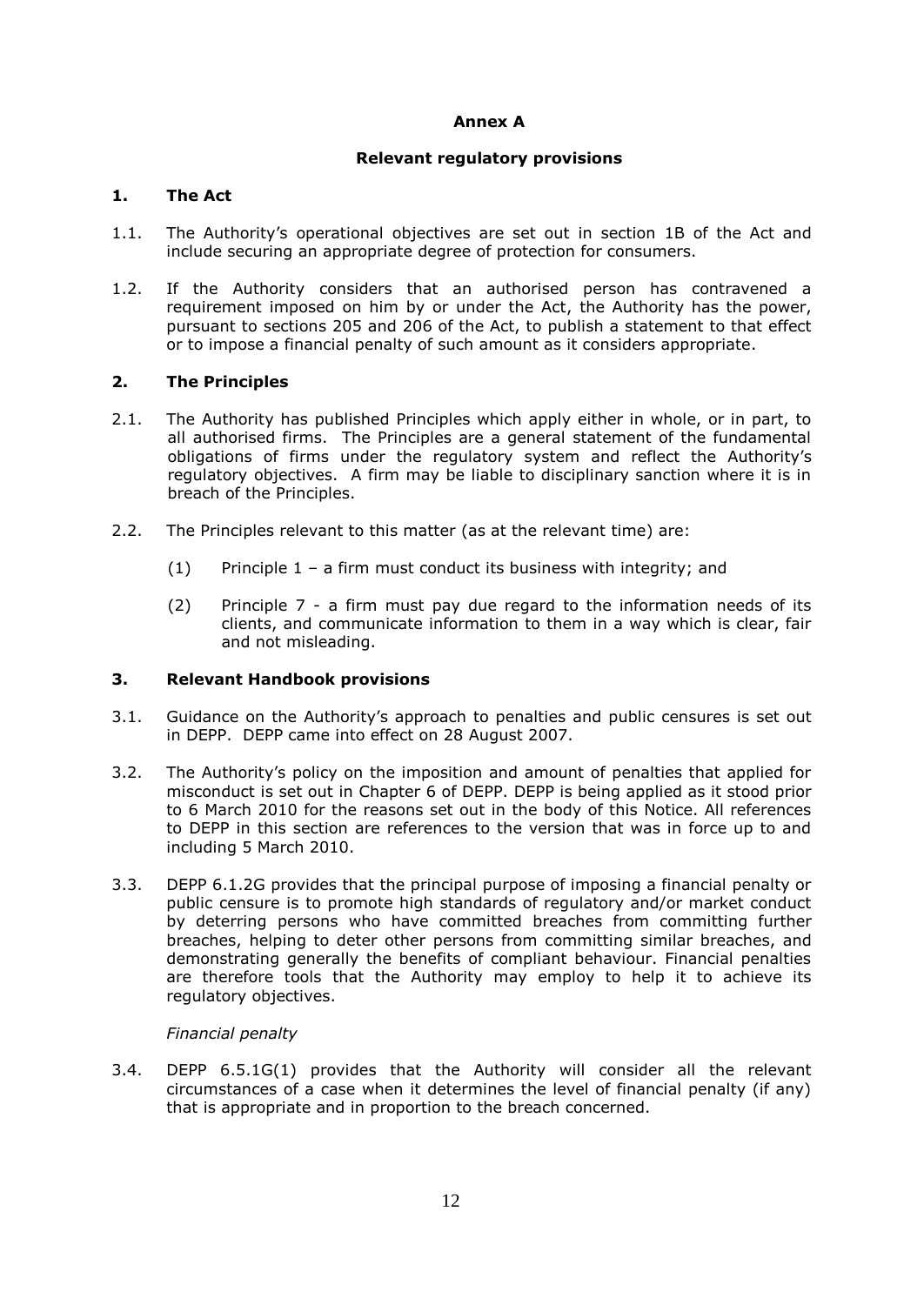3.5. DEPP 6.5.2G sets out a non-exhaustive list of factors that may be relevant to determining the appropriate level of financial penalty to be imposed on a person under the Act. The following factors are relevant to this case:

*Deterrence: DEPP 6.5.2G(1)*

3.6. When determining the appropriate level of financial penalty, the Authority will have regard to the principal purpose for which it imposes sanctions, namely to promote high standards of regulatory and/or market conduct by deterring persons who have committed breaches from committing further breaches and helping to deter other persons from committing similar breaches, as well as demonstrating generally the benefits of compliant business.

*The nature, seriousness and impact of the breach in question: DEPP 6.5.2G(2)*

3.7. The Authority will consider the seriousness of the breach in relation to the nature of the rule, requirement or provision breached, which can include considerations such as the duration and frequency of the breach, whether the breach revealed serious or systemic weaknesses in the person's procedures or of the management systems or internal controls relating to all or part of a person's business and the loss or risk of loss caused to consumers, investors or other market users.

*The extent to which the breach was deliberate or reckless: DEPP 6.5.2G(3)*

3.8. The Authority will regard as more serious a breach which is deliberately or recklessly committed, giving consideration to factors such as whether the person has given no apparent consideration to the consequences of the behaviour that constitutes the breach. If the Authority decides that the breach was deliberate or reckless, it is more likely to impose a higher penalty on a person than would otherwise be the case.

*The size, financial resources and other circumstances of the person on whom the penalty is to be imposed: DEPP 6.5.2G(5)*

- 3.9. The degree of seriousness of a breach may be linked to the size of the firm. For example, a systemic failure in a large firm could damage or threaten to damage a much larger number of consumers or investors than would be the case with a small firm: breaches in firms with a high volume of business over a protracted period may be more serious than breaches over similar periods in firms with a smaller volume of business.
- 3.10. In addition, the size and resources of a person may be relevant in relation to mitigation, in particular what steps the person took after the breach had been identified; the Authority will take into account what it is reasonable to expect from a person in relation to its size and resources, and factors such as what proportion of a person's resources were used to resolve a problem.
- 3.11. The Authority may also take into account whether there is verifiable evidence of serious financial hardship or financial difficulties if a person were to pay the level of penalty appropriate for the particular breach.

*The amount of benefit gained or loss avoided: DEPP 6.5.2G(6)*

3.12. The Authority may have regard to the amount of benefit gained or loss avoided as a result of the breach, for example: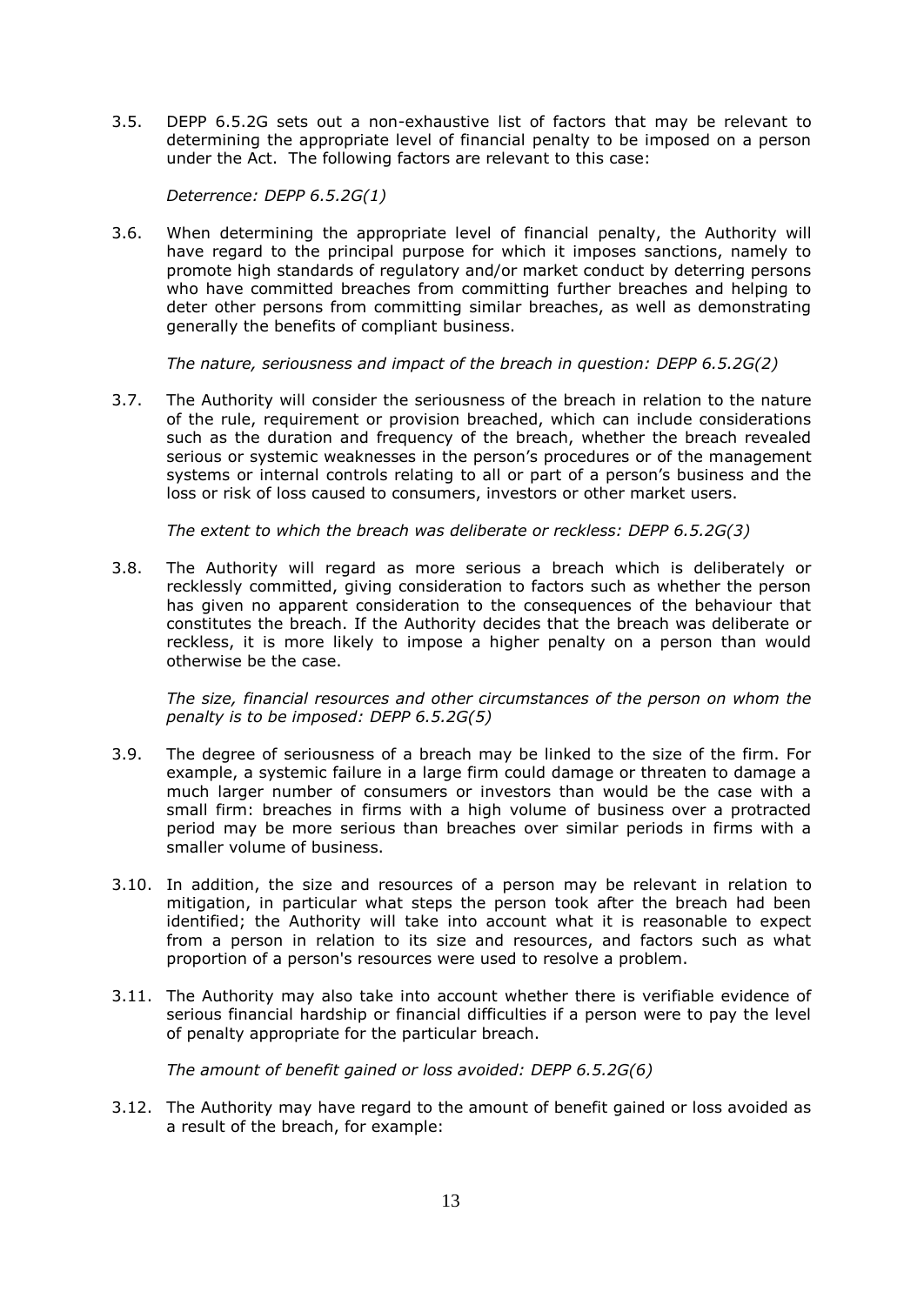- (1) The Authority will propose a penalty which is consistent with the principle that a person should not benefit from the breach; and
- (2) The penalty should also act as an incentive to the person (and others) to comply with regulatory standards and required standards of market conduct.

*Conduct following the breach: DEPP 6.5.2G(8)*

3.13. The Authority may take into account the conduct of the person in bringing (or failing to bring) quickly, effectively and completely the breach to the Authority's attention, the degree of cooperation the person showed during the investigation and any remedial steps taken since the breach was identified.

*Disciplinary record and compliance history: DEPP 6.5.2G(9)*

- 3.14. The Authority may take account of the previous disciplinary record and general compliance history of the person. This will include:
- (1) whether the Authority has taken any previous disciplinary action against the person;
- (2) whether the person has previously undertaken not to do a particular act or engage in particular behaviour;
- (3) whether the Authority has previously taken protective action in respect of the firm, using its own initiative powers by means of a variation of the firm's Part IV permission, or has previously requested the firm to take remedial action and the extent to which that action has been taken; and
- (4) the general compliance history of the firm.

*Other action taken by the Authority (or a previous regulator): DEPP 6.5.2G(10)*

3.15. The Authority seeks to apply a consistent approach to determining the appropriate level of penalty. The Authority may take into account previous decisions made in relation to similar misconduct.

#### *Enforcement Guide*

3.16. The Authority's policy on exercising its enforcement power for financial penalties and public censures is set out in Chapter 7 of EG, which came into effect on 28 August 2007.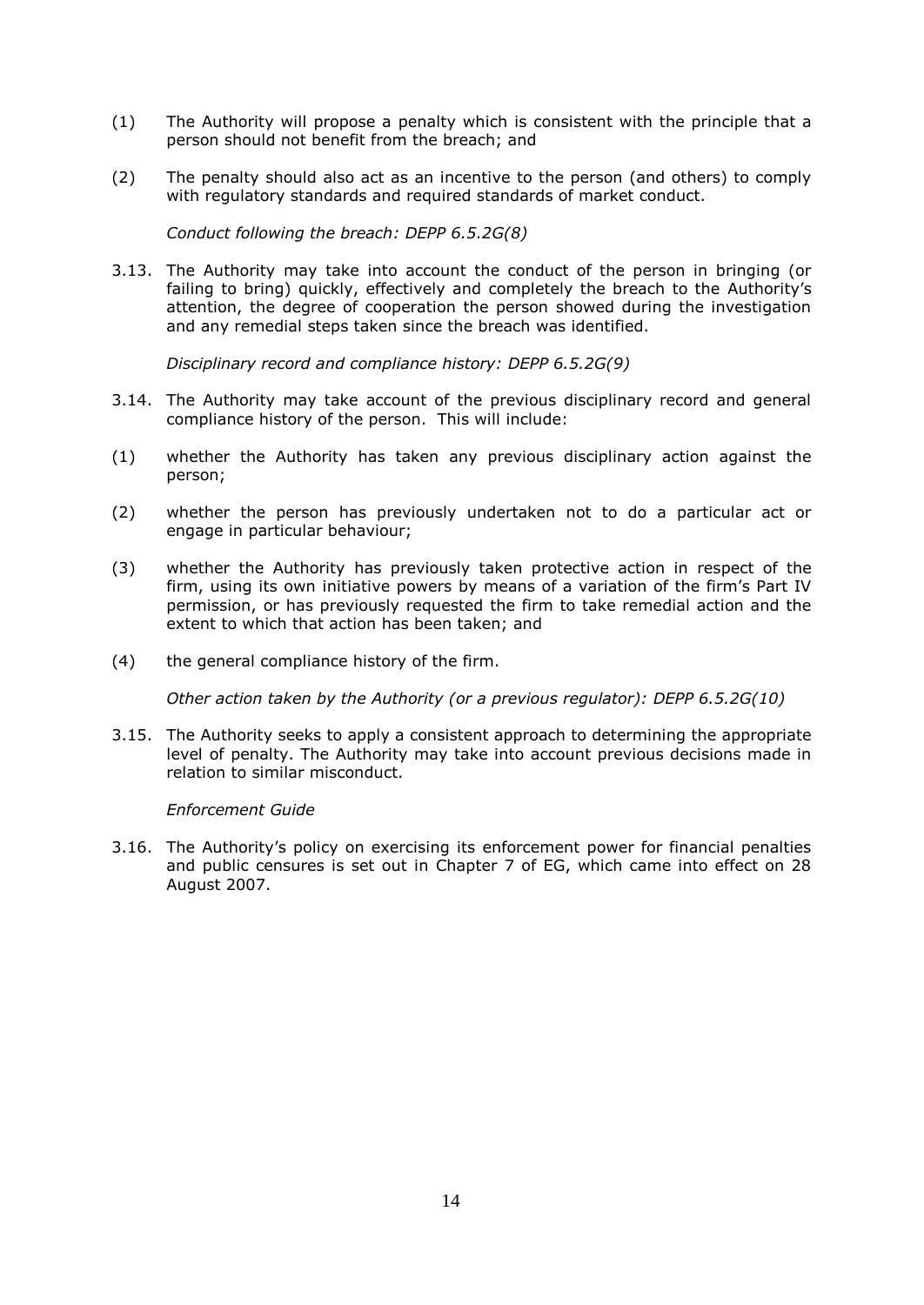## **Annex B**

## **Representations**

# **1. Catalyst's representations**

## General points

- 1.1. Catalyst made the following representations:
	- a. The businesses of Catalyst and ARM collapsed as a result of unforeseeable regulatory decisions – the regulatory community placed obstacles in the way of ARM and Catalyst that were neither foreseen nor reasonably foreseeable. Catalyst tried, but ultimately failed, to avoid this regulatordriven collapse. In entirely properly trying to do so, Catalyst sought a way to protect the interests of pending and new investors. That meant that Catalyst had to try to avoid a run on the ARM bonds whilst putting in place appropriate protection for monies placed by would-be investors. Catalyst is now criticised for the steps it took to avoid the regulator-driven collapse. Catalyst had to balance the interests of existing investors, pending investors and potential future investors. It did so appropriately throughout.
	- b. It is impossible properly to contextualise or assess the actions of Catalyst without knowing what passed between the regulators, and wholly unfair to take action against Catalyst without taking that material into account, and without being prepared to disclose to Catalyst the true background of what was going on between the regulators.
	- c. ARM applied for a licence on 23 July 2009 and had no reason to believe that it would not obtain one. Catalyst reasonably believed at all times that either the CSSF licence would be granted or the redomicile to Ireland would succeed, but believed that knowledge of those difficulties could cause a run on the bonds by consumers.
	- d. The position under Luxembourg law is unresolved as to whether ARM actually required a licence – if so this was only because the CSSF had changed the way it chose to interpret the 2004 Securitisation Law.
	- e. Mr Roberts is seriously ill and has not been able to assist Catalyst in the preparation of its submissions. This has seriously hampered Catalyst.
- 1.2. The Authority has reached the following conclusions:
	- a. The misconduct in issue is, in summary, Catalyst's failure to disclose the risks associated with investing in ARM bonds while ARM did not have a licence, and Catalyst's decision to continue to promote the ARM bonds and collect investors' funds after ARM was requested by the CSSF to stop issuing bonds, with the result that investors were exposed to risks of which Catalyst did not make them aware. It is not accepted that the failures of ARM and Catalyst's businesses were caused by 'regulator-driven collapse', however, in any event that would not be relevant to Catalyst's misconduct as set out in this Notice. Further, irrespective of whether Catalyst was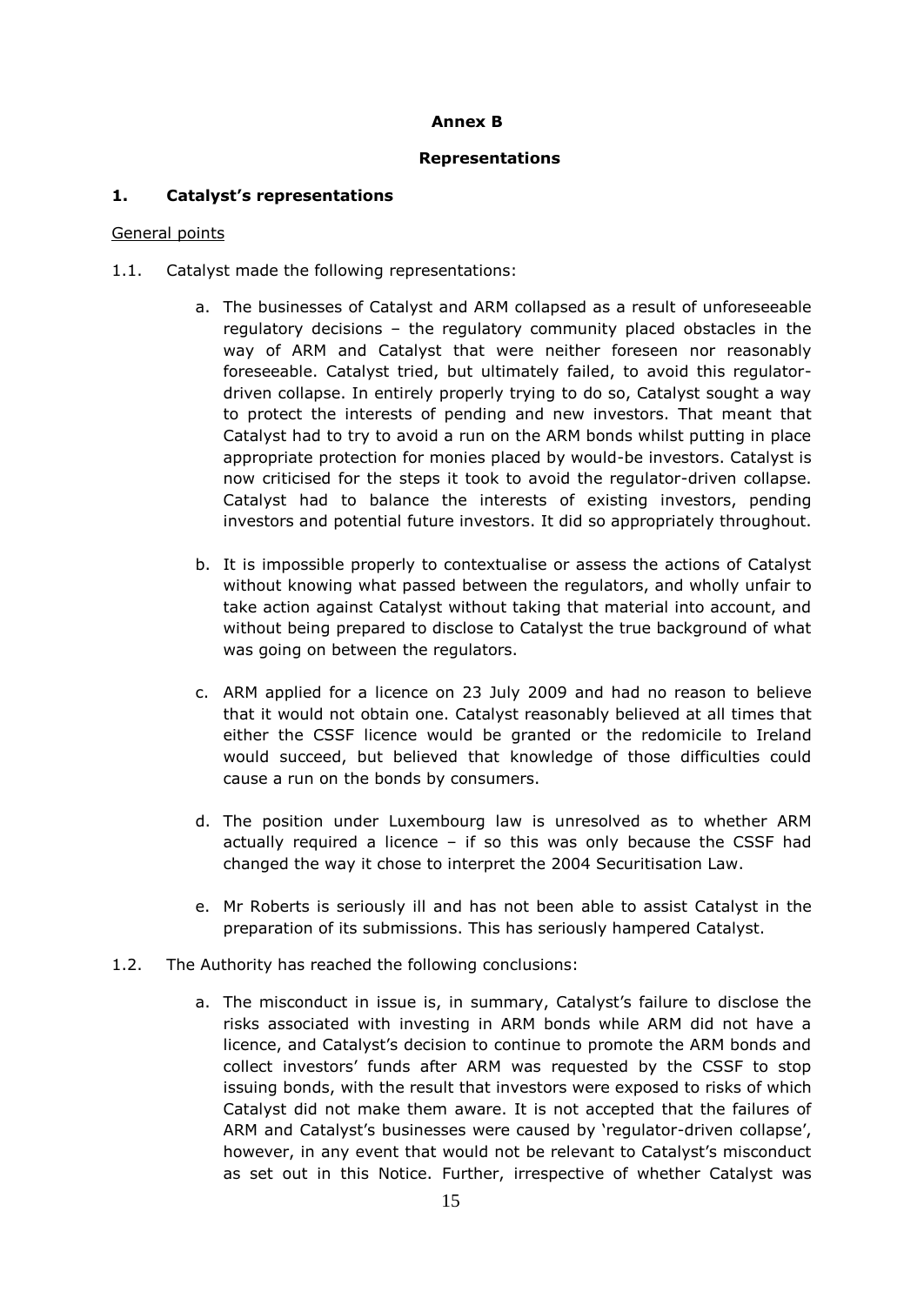motivated by trying to avoid a 'run on the bonds', in any event this would not be a legitimate reason to send communications to investors which were not clear, fair and not misleading.

- b. The relevant issue in determining whether Catalyst complied with the Principles for Businesses is Catalyst's state of knowledge as to the regulatory position of ARM and the attendant risks, and not the state of knowledge of any of the financial regulators. The communications between the regulators do not constitute material which falls to be disclosed under section 394 of the Act.
- c. While Catalyst may have believed that ARM's regulatory position would be resolved, this was not guaranteed. The risk if it was not resolved was a serious one which required to be disclosed, even if it was not highly probable.
- d. Irrespective of whether Luxembourg law required ARM to have a licence, the CSSF had stated that this was its view, and the contemporaneous evidence indicates that this was also Catalyst's view. ARM was aware of the CSSF's interpretation of the 2004 Securitisation Law and applied for a licence in that knowledge. There is no evidence that Catalyst considered, during the relevant period, that the CSSF had incorrectly interpreted the law or was advised that this was the case. The evidence shows that Catalyst did consider at the time that a licence was necessary and that potentially there would be adverse consequences were one not obtained.
- e. The Authority accepts that Mr Roberts has a number of serious health issues. However, the Authority considers that Catalyst's legal representatives have had the opportunity fairly to represent its position.

## Continuing to promote ARM bonds and arrange for ARM to receive investor funds

- 1.3. Catalyst made the following representations:
	- a. In continuing to promote the bonds and arrange the acceptance of funds after 20 November 2009 Catalyst did not breach the Authority's Principles for Businesses. Catalyst at all times believed that ARM's regulatory position would be resolved within a short period of time (either by obtaining a licence or by redomiciling). Catalyst knew that new funds received into tranches 10 and 11 would be held by receiving agents without being passed to ARM unless and until ARM was permitted to issue bonds. Catalyst believed that this adequately protected pending investors. With respect to the tranche 9 funds Catalyst believed the relevant funds would be held by ARM and that payments equivalent to bond interest payments would be made to investors. Further, tranche 9 to 11 investors were offered a return of their investment funds in September 2010 by ARM. Those who accepted obtained a return of their funds. Currently no investor losses have crystallised.
	- b. The Authority knew that ARM was not CSSF authorised but did not require Catalyst to stop promoting ARM bonds.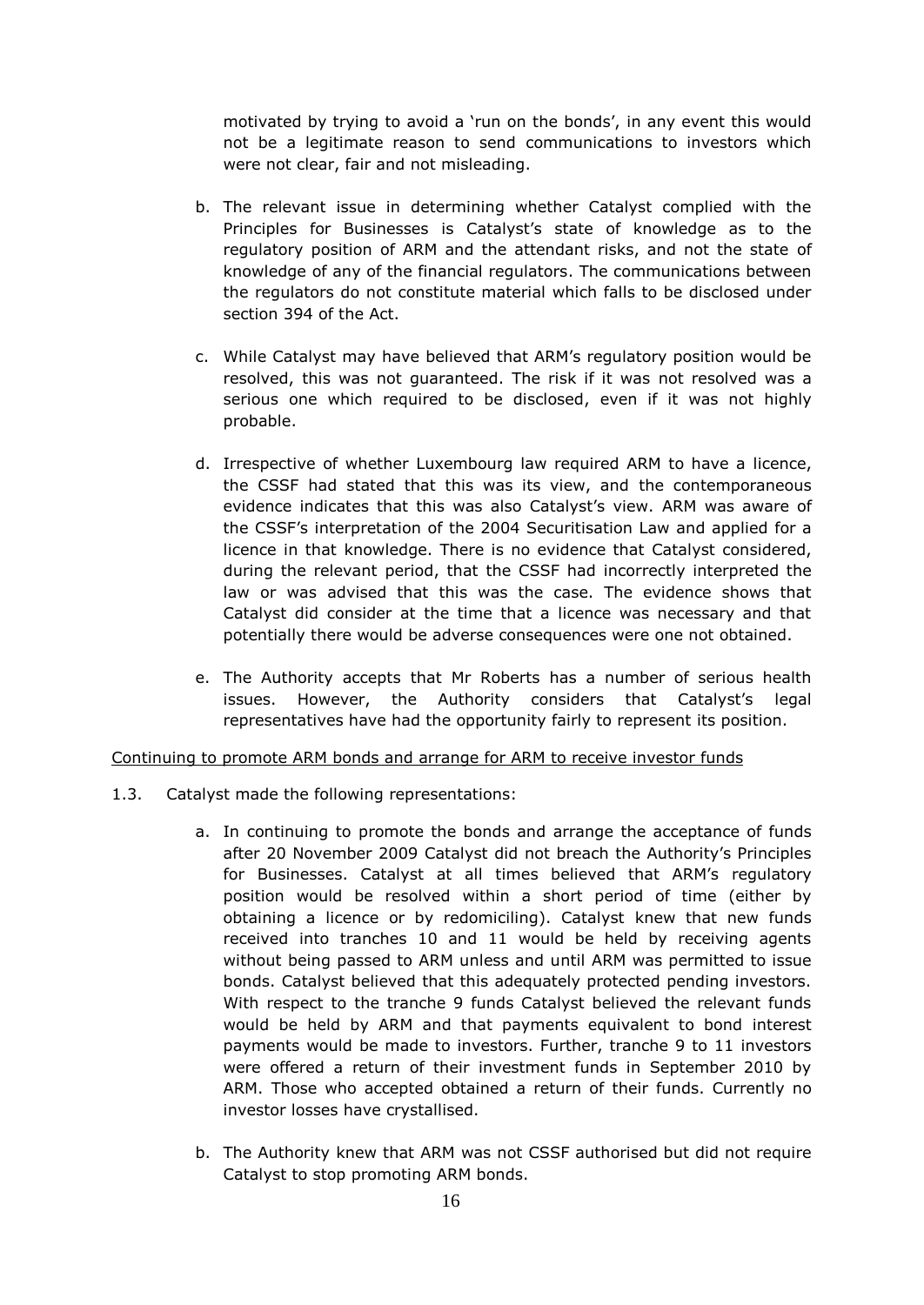- 1.4. The Authority has reached the following conclusions:
	- a. Whether or not investors' funds were protected prior to being invested in the bonds, Catalyst acted recklessly in continuing to promote and arrange the acceptance of funds in respect of the bonds, in circumstances in which it knew that ARM not only did not have a licence but had been requested by the CSSF not to issue bonds without one. Although the CSSF's letter did not request that ARM stop marketing bonds or accepting funds, in the circumstances it was not reasonable for Catalyst to continue to promote the ARM bonds and arrange for the acceptance of funds from investors.
	- b. Irrespective of the Authority's knowledge, the fact that requirements were not imposed on Catalyst by the Authority (prior to those imposed by the First Supervisory Notice) is irrelevant to Catalyst's responsibility as an authorised firm to comply with the Principles for Businesses. It is an authorised firm's responsibility to make the appropriate regulatory decisions and to ensure its compliance with the relevant rules.

#### The December 2009 and March 2010 letters

- 1.5. Catalyst made the following representations:
	- a. As at the date of the December 2009 letter Catalyst reasonably believed that the prospects of ARM obtaining authorisation from the CSSF were good. It was not in the interests of investors to cause undue alarm to IFAs who marketed the ARM bonds distributed by Catalyst, or to do anything that might precipitate a high level of redemption requests. Catalyst accepted that in hindsight it could be said that the letter was overoptimistic but it reflected the genuine belief of Catalyst at the time that the application was likely to succeed and the letter was couched as it was because Catalyst believed that it was important not to cause undue alarm to existing or pending investors.
	- b. Catalyst accepted that the letter did not say that ARM was required to have a licence but Catalyst did not accept that it was clear that ARM was in fact required to have one. It further accepted that the letter did not deal with the potential consequences should ARM's application be unsuccessful, but those consequences were at least unclear and in any event the possibility of redomiciling provided an alternative option. The letter was clear, fair and not misleading and accordingly there was no breach of the Principles.
	- c. With respect to the March 2010 letter the desirability of not precipitating a rash of redemption requests was by that time increasingly acute. Even though the letter did not say that it was necessary that either the licence be granted or a redomicile take place, the letter was couched as it was because the function of the letter was not a generalised update (nor to persuade investors to invest any funds) and Catalyst believed it was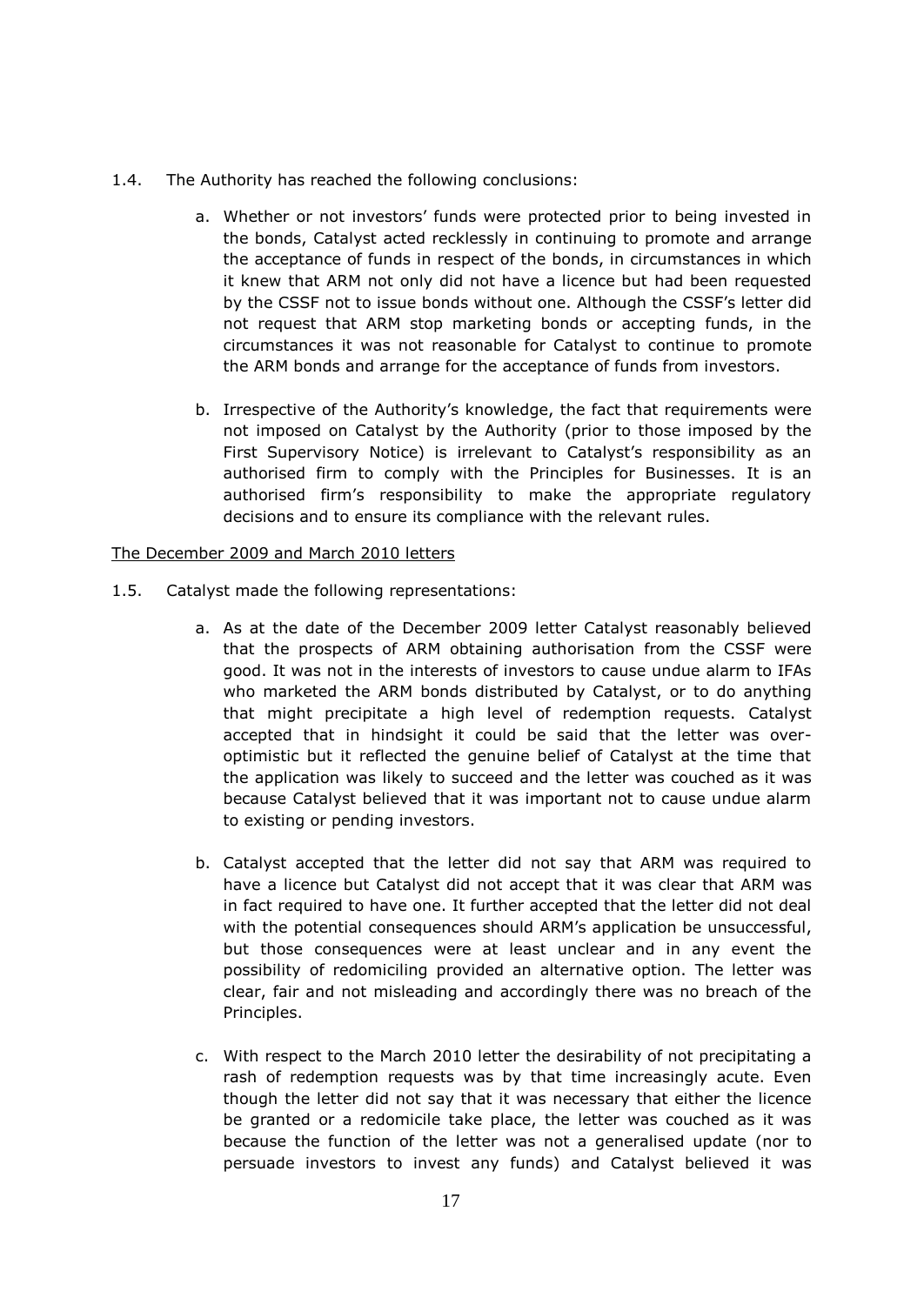important not to cause undue alarm to pending investors. Catalyst attempted to produce a letter which met the need to inform pending investors of the credit they were about to receive, balanced with the desirability of not causing a rash of redemption requests with a consequent serious risk of losses to investors. Further, this was in circumstances in which the Authority had not taken any steps to require Catalyst to write to investors. The letter was clear, fair and not misleading and accordingly there was no breach of the Principles, and certainly no recklessness.

- d. The Authority's First Supervisory Notice to Catalyst of 17 August 2010 (after the relevant period) was not published by the Authority in order to avoid a run on the bonds. This showed that the Authority took the same view as Catalyst regarding the protection of investors.
- 1.6. The Authority has reached the following conclusions:
	- a. While Catalyst may have believed when sending the December 2009 letter that the prospects of ARM being authorised were good, in all the circumstances the letter was not clear, fair and not misleading. There was a realistic possibility that ARM's regulatory position would not be resolved, with potentially serious consequences if that occurred. Irrespective of whether Catalyst was concerned that a run might be caused by the letter, in any event this would not provide a legitimate reason to send investors a communication which was not clear, fair and not misleading.
	- b. Irrespective of whether Luxembourg law required ARM to have a licence, the CSSF had stated that this was its view, and the contemporaneous evidence indicates that this was also Catalyst's view - Catalyst considered at the time that a licence was necessary and that there were potential adverse consequences were one not obtained. Equally redomiciling was not certain to provide a solution. In all the circumstances the letter was not clear, fair and not misleading and Catalyst acted recklessly in closing its mind to the risks to investors when sending the letter.
	- c. Irrespective of the primary purpose of the March 2010 letter, the Authority considers that it was not clear, fair and not misleading. There was a realistic possibility that ARM's regulatory position would not be resolved, with potentially serious consequences if that occurred. Catalyst should have disclosed this, in accordance with its regulatory responsibilities, and acted recklessly in not doing so. It is an authorised firm's responsibility to ensure its compliance with the relevant rules without needing to be prompted to do so by the Authority.
	- d. The First Supervisory Notice was issued outside the relevant period in respect of regulatory action in a specific set of circumstances and based on specific reasons, which in the circumstances (including that, as a direct result of that Notice, there were no longer any potential future investors at risk) it was not considered appropriate to publicise. The approach taken by the Authority to publication of that Notice is not analogous or relevant to the question of whether Catalyst was reckless in sending misleading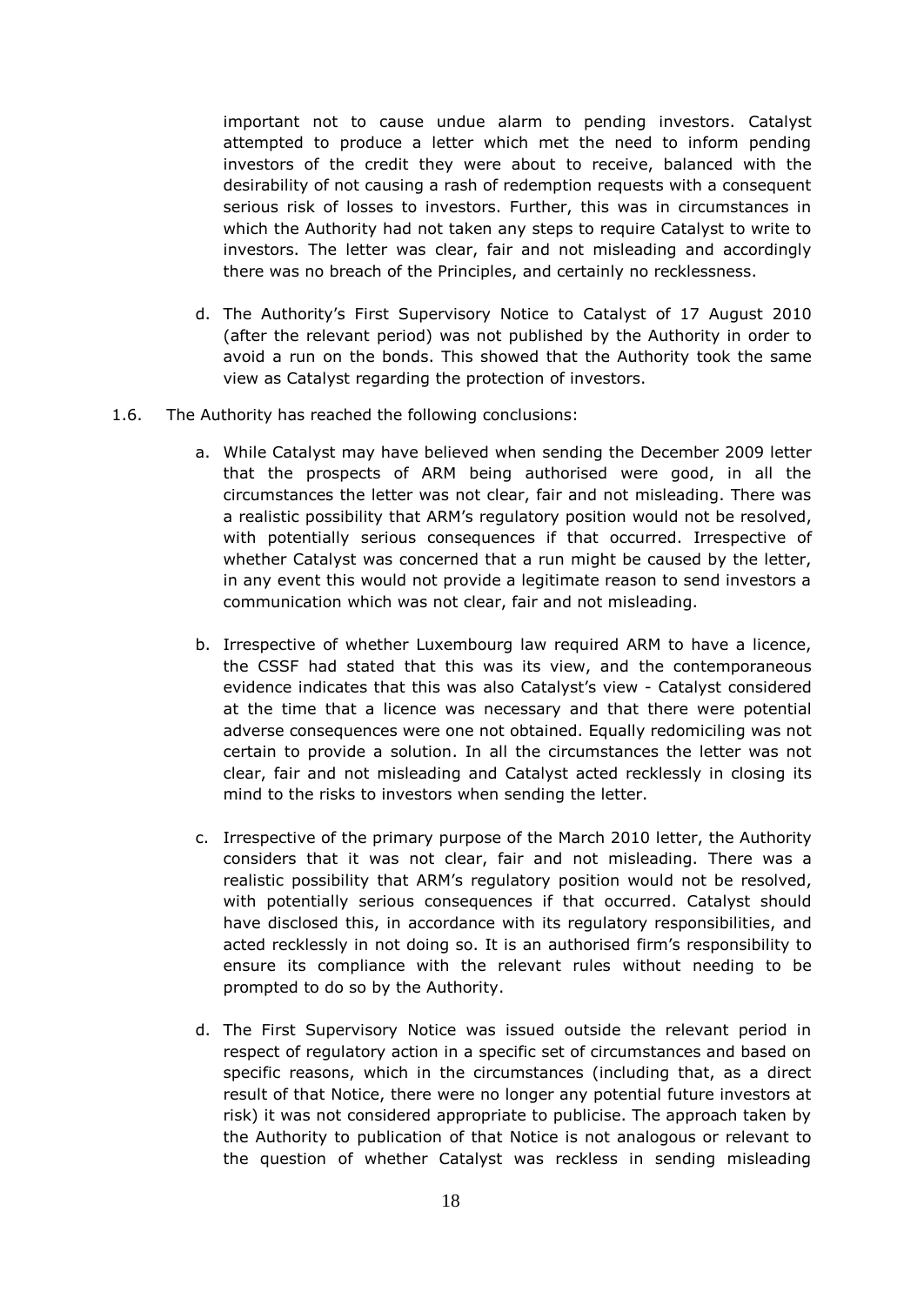communications, which for the reasons set out in this Notice the Authority has concluded that it was.

## Recklessness

- 1.7. Catalyst made the following representations:
	- a. Catalyst had not acted recklessly. It had, as was appropriate, attempted to balance the interests of existing and pending investors. It queried what Catalyst ought to have done differently. Any alternative strategy would have increased the risks of a run on the bonds and therefore reduced the prospects of the recovery plan succeeding. Catalyst might have been oversensitive to a run on the bonds, but could not be said to have acted recklessly, particularly in circumstances where it knew that financial regulators were aware of the issues and had said nothing.
	- b. In terms of what the term recklessness meant, Catalyst noted that it was something less than a deliberate act – something less than intending the consequences. DEPP 6.5.2G(3) expressly recognised the distinction between reckless and deliberate behaviour.
	- c. In relation to integrity and (by analogy to Principle 1) Statement of Principle 1, APER 4.1 repeatedly and exclusively referred to deliberate acts. There was no example of behaviour short of a deliberate act giving rise to or constituting a breach of Statement of Principle 1. By contrast Statement of Principle 2 (which is analogous to Principle 2) was intended to cover recklessness – see for instance APER 4.2.3 which sets out a classic case of recklessness.
	- d. As a result, on the basis of the Authority's own guidance, given the facts in this case, it would be inappropriate for the Authority to conclude that Catalyst had acted with a lack of integrity and in breach of Principle 1.
- 1.8. The Authority has reached the following conclusions:
	- a. As set out above, Catalyst was aware of the risks to investors and closed its mind to this risk. Relying on regulators to step in, even if they were aware of the issues, was not reasonable. Catalyst should not have misled investors in the way that it did, nor continued to promote bonds and effect the collection of funds for them without giving full disclosure of ARM's regulatory position to investors.
	- b. It accepts that recklessness is not the same as deliberately acting improperly. On the facts of this case recklessness refers to Catalyst closing its mind to the risks to investors. Catalyst should have had those risks in mind but chose to ignore them.
	- c. The guidance in APER is expressly inexhaustive. In this case Catalyst's behaviour went further than that set out in APER 4.2.4E, of 'failing to explain the risks of an investment to a customer'. Catalyst was closing its mind to risks of which it was aware rather than simply failing to exercise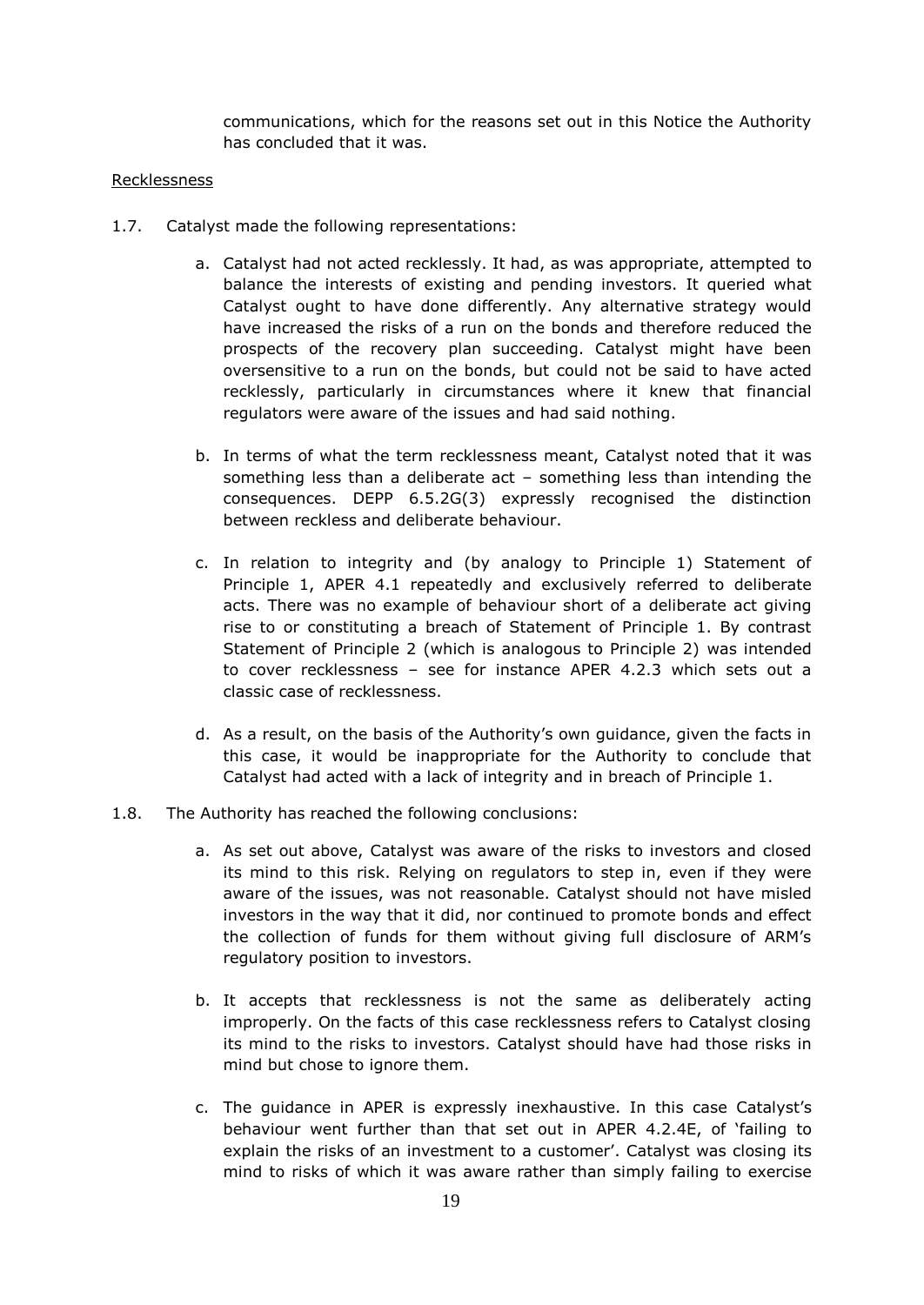due skill and care. The Authority notes that the Tribunal in, for instance, the case of Rayner & Townsend v FSA, took the view that, inter alia, closing one's eyes to a risk can constitute recklessness and a lack of integrity.

d. In all the circumstances the Authority considers that Catalyst acted recklessly.

## Financial promotions

- 1.9. Catalyst made the following representations:
	- a. It accepted that its financial promotions materials did not refer to ARM's regulatory position in respect of CSSF authorisation. When CSSF changed its interpretation of the law ARM instructed lawyers to apply for a licence for it. When it later became clear that there was a real risk that ARM might not get CSSF authorisation, ARM pursued the alternative strategy (in parallel) of a redomicile. Before (and even upon) the formal licence application being made the CSSF did not require or even suggest that ARM stop issuing bonds and did not threaten any form of liquidation.
	- b. Catalyst was never required by the Authority (and ARM was never required by the CSSF) to write to investors regarding CSSF authorisation of ARM. This was clearly because nothing positive would have been achieved by doing so and there was a serious risk of precipitating a run on the bonds if that explicit message had been given. The same reasoning accounted for the Authority's decision to keep confidential the Supervisory Notice given to Catalyst in May 2010.
	- c. In the circumstances Catalyst denied that it had breached Principle 7 in relation to its financial promotions.
- 1.10. The Authority has reached the following conclusions:
	- a. While Catalyst may have believed that ARM's regulatory position would be resolved, this was not guaranteed. The risk if it was not was a serious one which required to be disclosed, even if it was not highly probable.
	- b. As set out above, irrespective of the fact that the Authority did not impose requirements on Catalyst, Catalyst was required to ensure its own compliance with the relevant rules, and the Supervisory Notice is not relevant to the case against Catalyst. Further, the prospect of a run on the bonds would not have been a legitimate reason to issue misleading promotions.
	- c. In the circumstances the Authority considers that Catalyst's financial promotions were not clear, fair and not misleading.